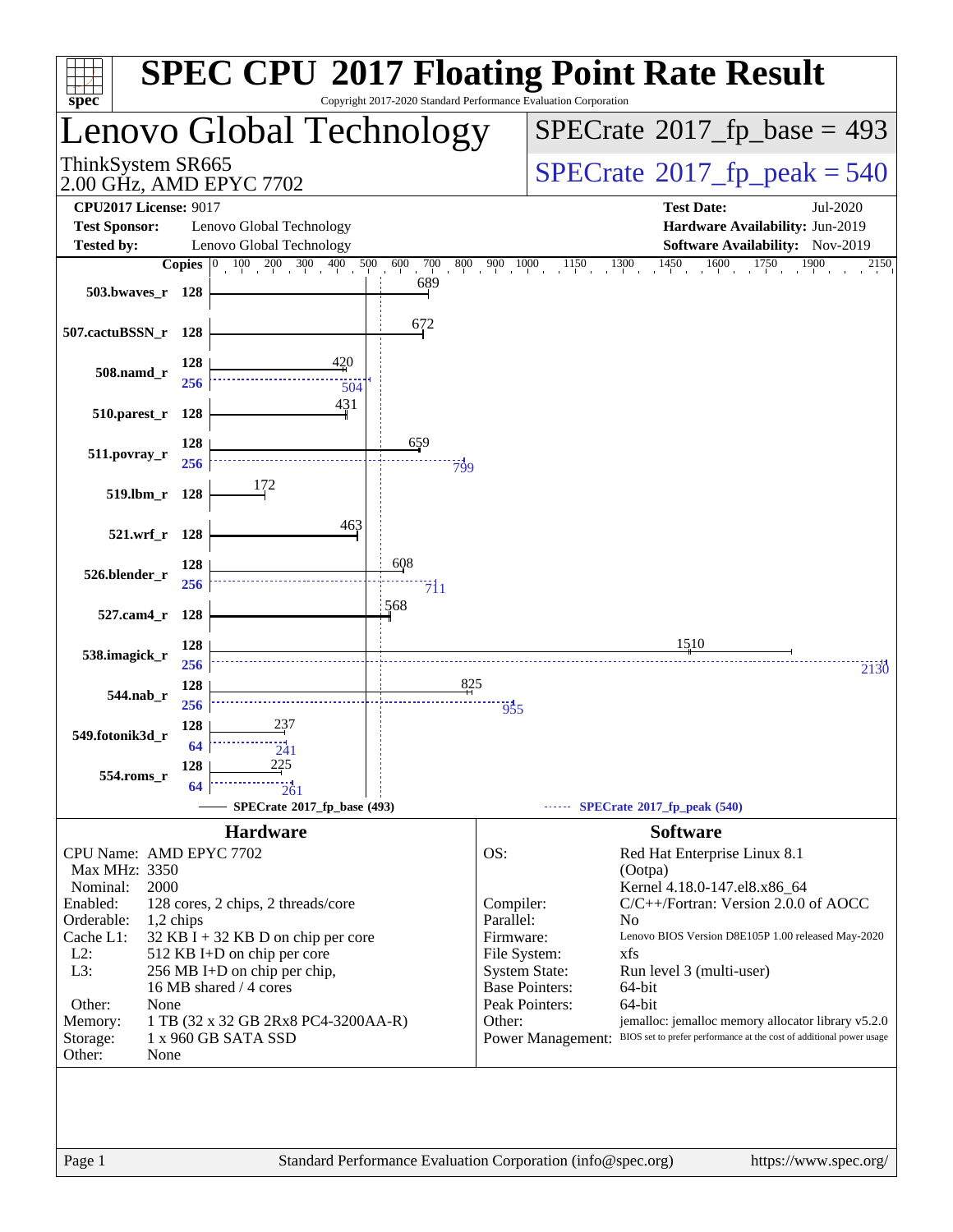

Copyright 2017-2020 Standard Performance Evaluation Corporation

### Lenovo Global Technology

2.00 GHz, AMD EPYC 7702

ThinkSystem SR665<br>2.00 GHz AMD EPYC 7702  $\boxed{\text{SPECrate}^{\circ}2017\_fp\_peak = 540}$  $\boxed{\text{SPECrate}^{\circ}2017\_fp\_peak = 540}$  $\boxed{\text{SPECrate}^{\circ}2017\_fp\_peak = 540}$ 

 $SPECTate$ <sup>®</sup>[2017\\_fp\\_base =](http://www.spec.org/auto/cpu2017/Docs/result-fields.html#SPECrate2017fpbase) 493

**[Test Sponsor:](http://www.spec.org/auto/cpu2017/Docs/result-fields.html#TestSponsor)** Lenovo Global Technology **[Hardware Availability:](http://www.spec.org/auto/cpu2017/Docs/result-fields.html#HardwareAvailability)** Jun-2019 **[Tested by:](http://www.spec.org/auto/cpu2017/Docs/result-fields.html#Testedby)** Lenovo Global Technology **[Software Availability:](http://www.spec.org/auto/cpu2017/Docs/result-fields.html#SoftwareAvailability)** Nov-2019

**[CPU2017 License:](http://www.spec.org/auto/cpu2017/Docs/result-fields.html#CPU2017License)** 9017 **[Test Date:](http://www.spec.org/auto/cpu2017/Docs/result-fields.html#TestDate)** Jul-2020

#### **[Results Table](http://www.spec.org/auto/cpu2017/Docs/result-fields.html#ResultsTable)**

|                                           | <b>Base</b>   |                |       |                | <b>Peak</b> |                |       |               |                |              |                |              |                |              |
|-------------------------------------------|---------------|----------------|-------|----------------|-------------|----------------|-------|---------------|----------------|--------------|----------------|--------------|----------------|--------------|
| <b>Benchmark</b>                          | <b>Copies</b> | <b>Seconds</b> | Ratio | <b>Seconds</b> | Ratio       | <b>Seconds</b> | Ratio | <b>Copies</b> | <b>Seconds</b> | <b>Ratio</b> | <b>Seconds</b> | <b>Ratio</b> | <b>Seconds</b> | <b>Ratio</b> |
| 503.bwaves_r                              | 128           | 1865           | 688   | 1864           | 689         | 1864           | 689   | 128           | 1865           | 688          | 1864           | 689          | 1864           | 689          |
| 507.cactuBSSN r                           | 128           | 241            | 672   | 242            | 670         | 241            | 672   | 128           | 241            | 672          | 242            | 670          | 241            | 672          |
| 508.namd_r                                | 128           | 290            | 420   | 290            | 419         | 283            | 429   | 256           | 482            | 504          | 481            | 505          | 482            | 504          |
| 510.parest_r                              | 128           | 783            | 428   | 778            | 431         | 775            | 432   | 128           | 783            | 428          | 778            | 431          | 775            | 432          |
| 511.povray_r                              | 128           | 453            | 659   | 455            | 657         | 452            | 661   | 256           | 749            | 798          | 746            | 802          | 748            | <u>799</u>   |
| 519.lbm r                                 | 128           | 783            | 172   | 783            | 172         | 783            | 172   | 128           | 783            | 172          | 783            | 172          | 783            | 172          |
| $521$ .wrf r                              | 128           | 620            | 463   | 617            | 465         | 619            | 463   | 128           | 620            | 463          | 617            | 465          | 619            | <b>463</b>   |
| 526.blender r                             | 128           | 321            | 608   | 320            | 609         | 321            | 607   | 256           | 548            | 711          | 547            | 712          | 548            | 711          |
| $527.cam4_r$                              | 128           | 397            | 565   | 394            | 569         | 394            | 568   | 128           | 397            | 565          | 394            | 569          | 394            | 568          |
| 538.imagick_r                             | 128           | 211            | 1510  | 210            | 1510        | 174            | 1830  | 256           | 299            | 2130         | 301            | 2120         | 299            | 2130         |
| 544.nab r                                 | 128           | 261            | 826   | 261            | 825         | 266            | 808   | 256           | 451            | 956          | 451            | 954          | 451            | 955          |
| 549.fotonik3d r                           | 128           | 2109           | 237   | 2109           | 236         | 2108           | 237   | 64            | 1036           | 241          | 1036           | 241          | 1037           | 241          |
| 554.roms r                                | 128           | 902            | 226   | 902            | 225         | 905            | 225   | 64            | 390            | 261          | 390            | 261          | 393            | 259          |
| $SPECrate^{\otimes}2017$ fp base =<br>493 |               |                |       |                |             |                |       |               |                |              |                |              |                |              |

**[SPECrate](http://www.spec.org/auto/cpu2017/Docs/result-fields.html#SPECrate2017fppeak)[2017\\_fp\\_peak =](http://www.spec.org/auto/cpu2017/Docs/result-fields.html#SPECrate2017fppeak) 540**

Results appear in the [order in which they were run](http://www.spec.org/auto/cpu2017/Docs/result-fields.html#RunOrder). Bold underlined text [indicates a median measurement](http://www.spec.org/auto/cpu2017/Docs/result-fields.html#Median).

#### **[Compiler Notes](http://www.spec.org/auto/cpu2017/Docs/result-fields.html#CompilerNotes)**

The AMD64 AOCC Compiler Suite is available at <http://developer.amd.com/amd-aocc/>

#### **[Submit Notes](http://www.spec.org/auto/cpu2017/Docs/result-fields.html#SubmitNotes)**

The config file option 'submit' was used. 'numactl' was used to bind copies to the cores. See the configuration file for details.

#### **[Operating System Notes](http://www.spec.org/auto/cpu2017/Docs/result-fields.html#OperatingSystemNotes)**

'ulimit -s unlimited' was used to set environment stack size 'ulimit -l 2097152' was used to set environment locked pages in memory limit

runcpu command invoked through numactl i.e.: numactl --interleave=all runcpu <etc>

Set dirty\_ratio=8 to limit dirty cache to 8% of memory Set swappiness=1 to swap only if necessary Set zone\_reclaim\_mode=1 to free local node memory and avoid remote memory sync then drop\_caches=3 to reset caches before invoking runcpu

| Page 2 | Standard Performance Evaluation Corporation (info@spec.org) | https://www.spec.org/ |
|--------|-------------------------------------------------------------|-----------------------|
|        |                                                             |                       |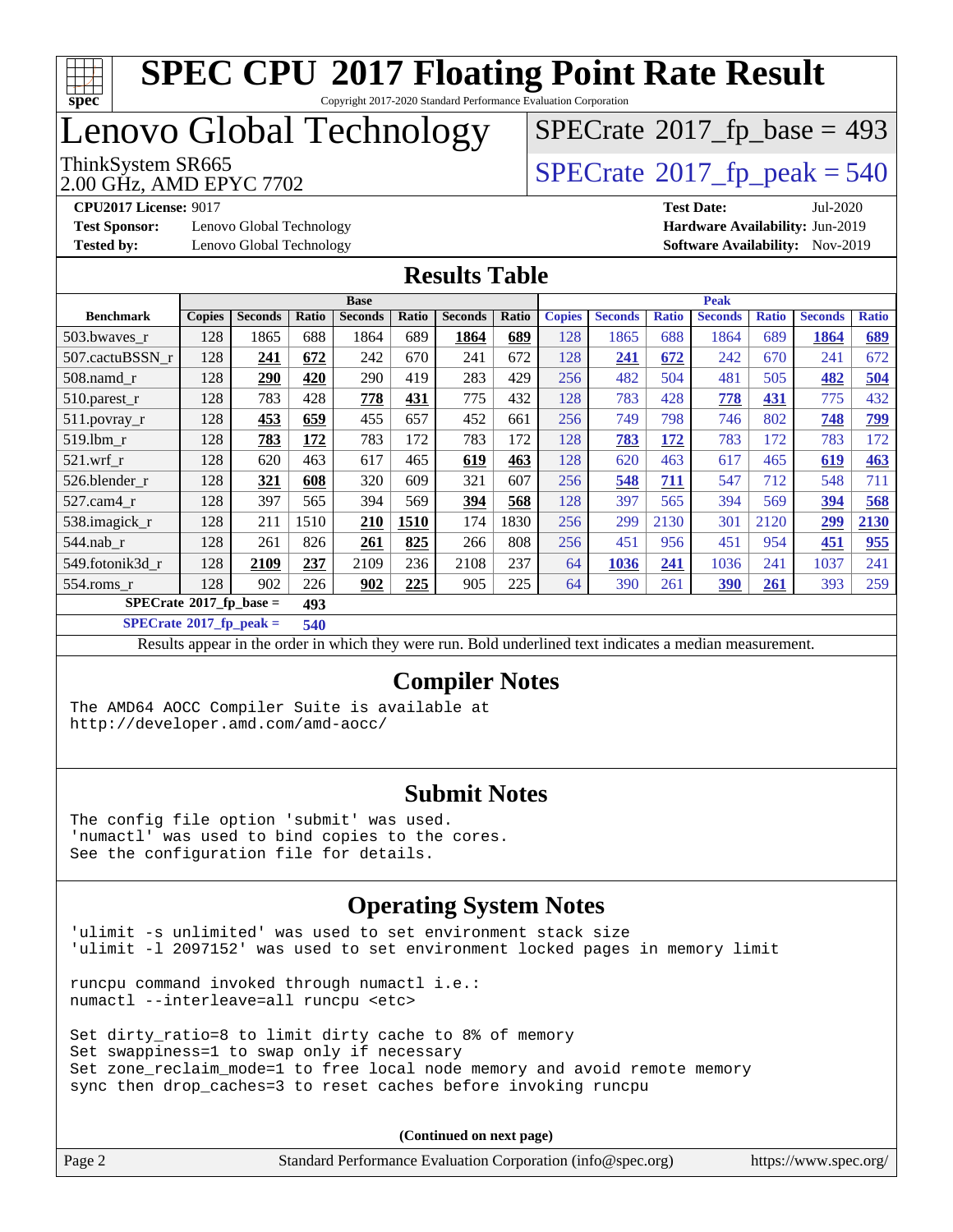

Copyright 2017-2020 Standard Performance Evaluation Corporation

### Lenovo Global Technology

 $SPECTate$ <sup>®</sup>[2017\\_fp\\_base =](http://www.spec.org/auto/cpu2017/Docs/result-fields.html#SPECrate2017fpbase) 493

2.00 GHz, AMD EPYC 7702

ThinkSystem SR665<br>2.00 GHz, AMD EPYC 7702

**[Test Sponsor:](http://www.spec.org/auto/cpu2017/Docs/result-fields.html#TestSponsor)** Lenovo Global Technology **[Hardware Availability:](http://www.spec.org/auto/cpu2017/Docs/result-fields.html#HardwareAvailability)** Jun-2019 **[Tested by:](http://www.spec.org/auto/cpu2017/Docs/result-fields.html#Testedby)** Lenovo Global Technology **[Software Availability:](http://www.spec.org/auto/cpu2017/Docs/result-fields.html#SoftwareAvailability)** Nov-2019

**[CPU2017 License:](http://www.spec.org/auto/cpu2017/Docs/result-fields.html#CPU2017License)** 9017 **[Test Date:](http://www.spec.org/auto/cpu2017/Docs/result-fields.html#TestDate)** Jul-2020

#### **[Operating System Notes \(Continued\)](http://www.spec.org/auto/cpu2017/Docs/result-fields.html#OperatingSystemNotes)**

dirty\_ratio, swappiness, zone\_reclaim\_mode and drop caches were all set using privileged echo (e.g. echo 1 > /proc/sys/vm/swappiness).

Transparent huge pages set to 'always' for this run (OS default)

#### **[Environment Variables Notes](http://www.spec.org/auto/cpu2017/Docs/result-fields.html#EnvironmentVariablesNotes)**

Environment variables set by runcpu before the start of the run: LD\_LIBRARY\_PATH =

 "/home/cpu2017-1.1.0-amd-rome-aocc200-C1/amd\_rate\_aocc200\_rome\_C\_lib/64; /home/cpu2017-1.1.0-amd-rome-aocc200-C1/amd\_rate\_aocc200\_rome\_C\_lib/32:" MALLOC\_CONF = "retain:true"

#### **[General Notes](http://www.spec.org/auto/cpu2017/Docs/result-fields.html#GeneralNotes)**

Binaries were compiled on a system with 2x AMD EPYC 7601 CPU + 512GB Memory using Fedora 26

NA: The test sponsor attests, as of date of publication, that CVE-2017-5754 (Meltdown) is mitigated in the system as tested and documented. Yes: The test sponsor attests, as of date of publication, that CVE-2017-5753 (Spectre variant 1) is mitigated in the system as tested and documented. Yes: The test sponsor attests, as of date of publication, that CVE-2017-5715 (Spectre variant 2) is mitigated in the system as tested and documented. jemalloc: configured and built with GCC v9.1.0 in Ubuntu 19.04 with -O3 -znver2 -flto jemalloc 5.2.0 is available here: <https://github.com/jemalloc/jemalloc/releases/download/5.2.0/jemalloc-5.2.0.tar.bz2>

#### **[Platform Notes](http://www.spec.org/auto/cpu2017/Docs/result-fields.html#PlatformNotes)**

 BIOS settings: Choose Operating Mode set to Custom Mode NUMA nodes per socket set to NPS4 L1 Stream HW Prefetcher set to Disable Global C-state Control set to Disable Determinism Slider set to Power cTDP set to Manual cTDP Manual set to 200 Memory Speed set to 3200MHz

 Sysinfo program /home/cpu2017-1.1.0-amd-rome-aocc200-C1/bin/sysinfo Rev: r6365 of 2019-08-21 295195f888a3d7edb1e6e46a485a0011 running on localhost.localdomain Mon Jul 13 07:46:39 2020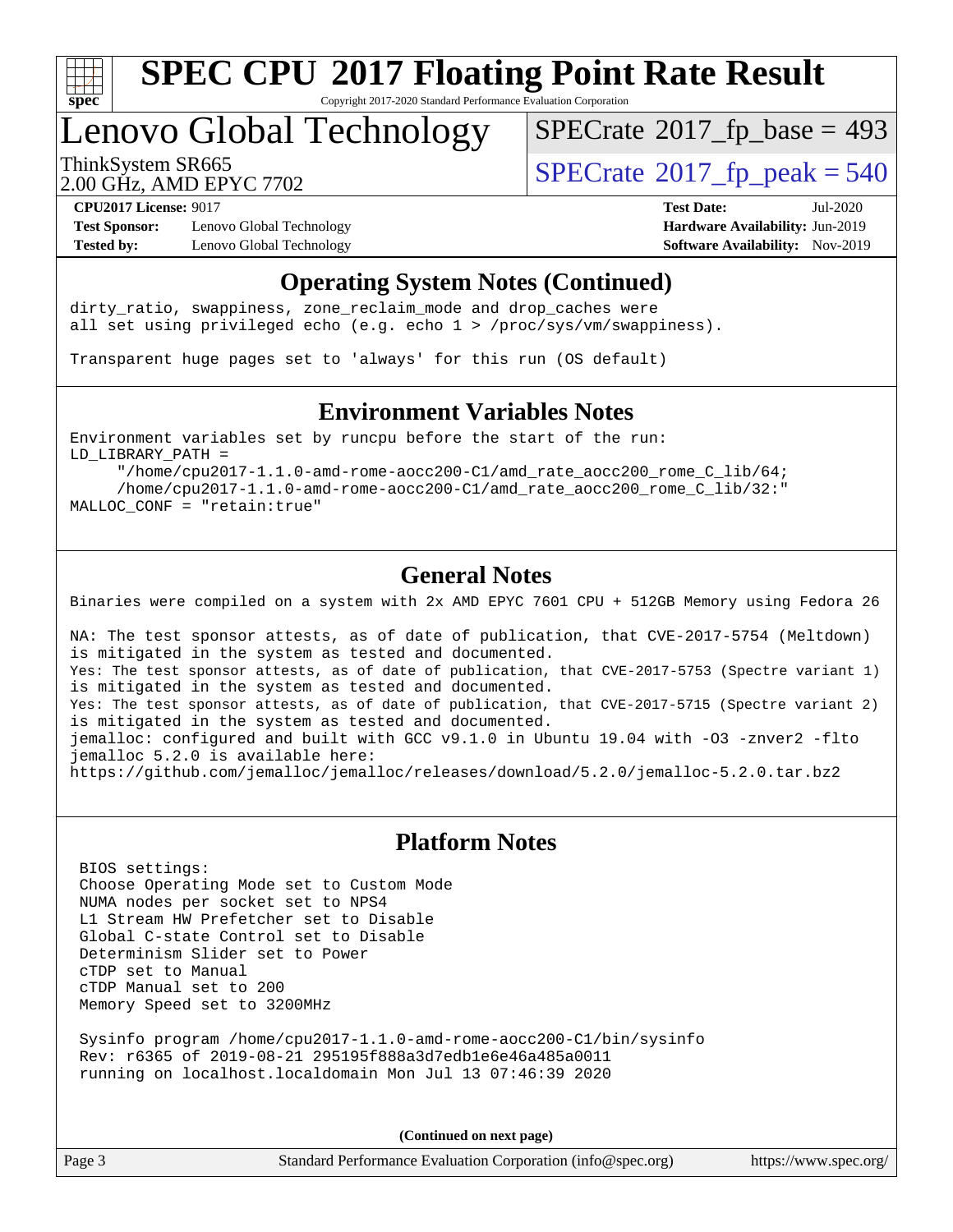

Copyright 2017-2020 Standard Performance Evaluation Corporation

Lenovo Global Technology

 $SPECTate$ <sup>®</sup>[2017\\_fp\\_base =](http://www.spec.org/auto/cpu2017/Docs/result-fields.html#SPECrate2017fpbase) 493

2.00 GHz, AMD EPYC 7702

ThinkSystem SR665<br>2.00 GHz, AMD EPYC 7702 [SPECrate](http://www.spec.org/auto/cpu2017/Docs/result-fields.html#SPECrate2017fppeak)®[2017\\_fp\\_peak = 5](http://www.spec.org/auto/cpu2017/Docs/result-fields.html#SPECrate2017fppeak)40

**[Test Sponsor:](http://www.spec.org/auto/cpu2017/Docs/result-fields.html#TestSponsor)** Lenovo Global Technology **[Hardware Availability:](http://www.spec.org/auto/cpu2017/Docs/result-fields.html#HardwareAvailability)** Jun-2019 **[Tested by:](http://www.spec.org/auto/cpu2017/Docs/result-fields.html#Testedby)** Lenovo Global Technology **[Software Availability:](http://www.spec.org/auto/cpu2017/Docs/result-fields.html#SoftwareAvailability)** Nov-2019

**[CPU2017 License:](http://www.spec.org/auto/cpu2017/Docs/result-fields.html#CPU2017License)** 9017 **[Test Date:](http://www.spec.org/auto/cpu2017/Docs/result-fields.html#TestDate)** Jul-2020

#### **[Platform Notes \(Continued\)](http://www.spec.org/auto/cpu2017/Docs/result-fields.html#PlatformNotes)**

|        | 53 54 55 56 57 58 59 60 61 62 63<br>53 54 55 56 57 58 59 60 61 62 63                                                                                                                                                                                                                                                                                                                                                                                                                                                             | physical 1: cores 0 1 2 3 4 5 6 7 8 9 10 11 12 13 14 15 16 17 18 19 20 21 22 23 24<br>25 26 27 28 29 30 31 32 33 34 35 36 37 38 39 40 41 42 43 44 45 46 47 48 49 50 51 52                                                                                                                                             |                       |
|--------|----------------------------------------------------------------------------------------------------------------------------------------------------------------------------------------------------------------------------------------------------------------------------------------------------------------------------------------------------------------------------------------------------------------------------------------------------------------------------------------------------------------------------------|-----------------------------------------------------------------------------------------------------------------------------------------------------------------------------------------------------------------------------------------------------------------------------------------------------------------------|-----------------------|
|        | From lscpu:<br>Architecture: x86_64<br>CPU $op-mode(s):$ 32-bit, 64-bit<br>Byte Order:<br>CPU(s):<br>On-line CPU(s) list: $0-255$<br>Thread(s) per core:<br>Core(s) per socket: $64$<br>Socket(s):<br>NUMA node(s):<br>Vendor ID:<br>CPU family:<br>Model:<br>Model name:<br>Stepping:<br>CPU MHz:<br>$CPU$ $max$ $MHz$ :<br>$CPU$ min $MHz$ :<br>BogoMIPS:<br>Virtualization:<br>$L1d$ cache:<br>Lli cache:<br>$L2$ cache:<br>L3 cache:<br>NUMA node0 CPU(s):<br>NUMA node1 CPU(s):<br>NUMA node2 CPU(s):<br>NUMA node3 CPU(s): | Little Endian<br>256<br>2<br>$\sqrt{2}$<br>8<br>-<br>AuthenticAMD<br>23<br>49<br>AMD EPYC 7702 64-Core Processor<br>$\Omega$<br>1796.501<br>2000.0000<br>1500.0000<br>3992.36<br>AMD-V<br>32K<br>32K<br>512K<br>16384K<br>$0 - 15, 128 - 143$<br>$16 - 31, 144 - 159$<br>$32 - 47, 160 - 175$<br>$48 - 63, 176 - 191$ |                       |
| Page 4 |                                                                                                                                                                                                                                                                                                                                                                                                                                                                                                                                  | (Continued on next page)<br>Standard Performance Evaluation Corporation (info@spec.org)                                                                                                                                                                                                                               | https://www.spec.org/ |
|        |                                                                                                                                                                                                                                                                                                                                                                                                                                                                                                                                  |                                                                                                                                                                                                                                                                                                                       |                       |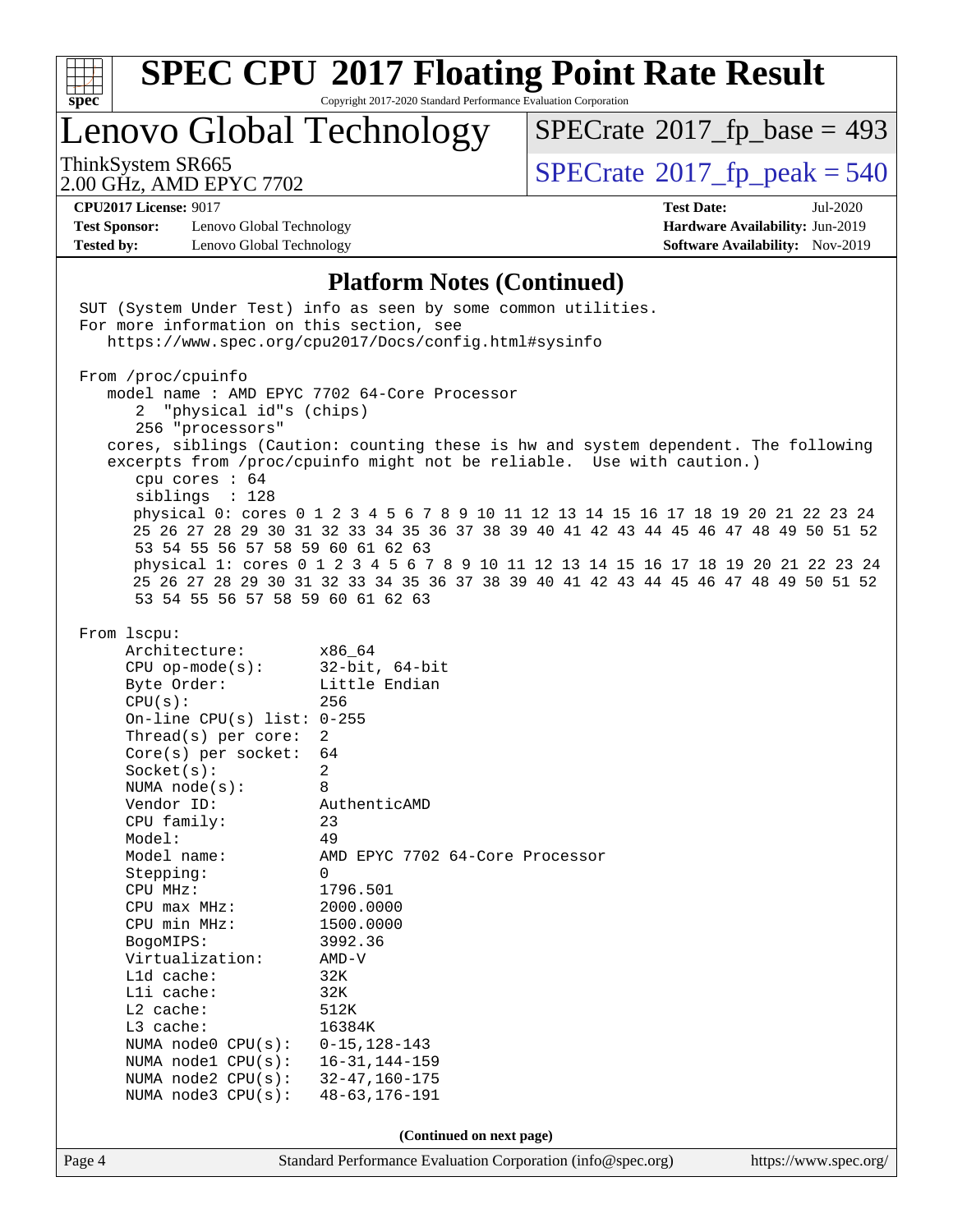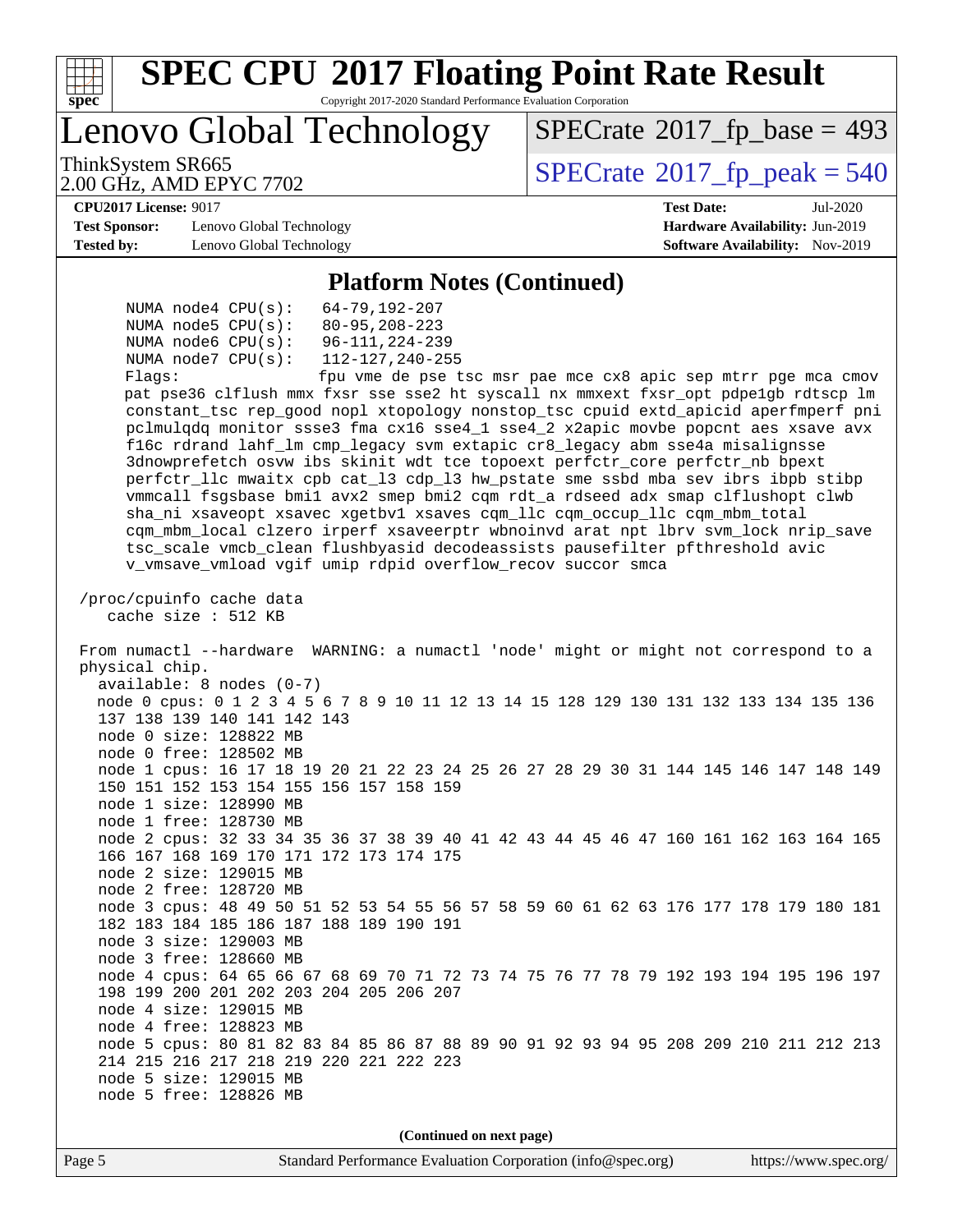

Copyright 2017-2020 Standard Performance Evaluation Corporation

Lenovo Global Technology

 $SPECrate$ <sup>®</sup>[2017\\_fp\\_base =](http://www.spec.org/auto/cpu2017/Docs/result-fields.html#SPECrate2017fpbase) 493

2.00 GHz, AMD EPYC 7702

ThinkSystem SR665<br>2.00 GHz, AMD EPYC 7702 [SPECrate](http://www.spec.org/auto/cpu2017/Docs/result-fields.html#SPECrate2017fppeak)®[2017\\_fp\\_peak = 5](http://www.spec.org/auto/cpu2017/Docs/result-fields.html#SPECrate2017fppeak)40

**[CPU2017 License:](http://www.spec.org/auto/cpu2017/Docs/result-fields.html#CPU2017License)** 9017 **[Test Date:](http://www.spec.org/auto/cpu2017/Docs/result-fields.html#TestDate)** Jul-2020

**[Test Sponsor:](http://www.spec.org/auto/cpu2017/Docs/result-fields.html#TestSponsor)** Lenovo Global Technology **[Hardware Availability:](http://www.spec.org/auto/cpu2017/Docs/result-fields.html#HardwareAvailability)** Jun-2019 **[Tested by:](http://www.spec.org/auto/cpu2017/Docs/result-fields.html#Testedby)** Lenovo Global Technology **[Software Availability:](http://www.spec.org/auto/cpu2017/Docs/result-fields.html#SoftwareAvailability)** Nov-2019

#### **[Platform Notes \(Continued\)](http://www.spec.org/auto/cpu2017/Docs/result-fields.html#PlatformNotes)**

| node 6 cpus: 96 97 98 99 100 101 102 103 104 105 106 107 108 109 110 111 224 225 226<br>227 228 229 230 231 232 233 234 235 236 237 238 239 |  |  |  |  |  |  |  |  |  |
|---------------------------------------------------------------------------------------------------------------------------------------------|--|--|--|--|--|--|--|--|--|
| node 6 size: 129015 MB                                                                                                                      |  |  |  |  |  |  |  |  |  |
| node 6 free: 128816 MB                                                                                                                      |  |  |  |  |  |  |  |  |  |
| node 7 cpus: 112 113 114 115 116 117 118 119 120 121 122 123 124 125 126 127 240 241                                                        |  |  |  |  |  |  |  |  |  |
| 242 243 244 245 246 247 248 249 250 251 252 253 254 255                                                                                     |  |  |  |  |  |  |  |  |  |
| node 7 size: 129014 MB                                                                                                                      |  |  |  |  |  |  |  |  |  |
| node 7 free: 128818 MB                                                                                                                      |  |  |  |  |  |  |  |  |  |
| node distances:                                                                                                                             |  |  |  |  |  |  |  |  |  |
| node<br>$\overline{0}$<br>1<br>3<br>4 5<br>6 7<br>2                                                                                         |  |  |  |  |  |  |  |  |  |
| 0:<br>12<br>12 32<br>32<br>32 32<br>10<br>12                                                                                                |  |  |  |  |  |  |  |  |  |
| 1:<br>12<br>32<br>32<br>32<br>32<br>12 10<br>12<br>2:                                                                                       |  |  |  |  |  |  |  |  |  |
| 12<br>12<br>32<br>32<br>32<br>32<br>10<br>12 <sub>2</sub><br>3:<br>12<br>12<br>12<br>10<br>32<br>32<br>32<br>32                             |  |  |  |  |  |  |  |  |  |
| 4:<br>32<br>32<br>32<br>32<br>12<br>10<br>12<br>12                                                                                          |  |  |  |  |  |  |  |  |  |
| 5:<br>32 32<br>32<br>32<br>12<br>10<br>12<br>12                                                                                             |  |  |  |  |  |  |  |  |  |
| 6:<br>32 32<br>32<br>12<br>12<br>32<br>12<br>10                                                                                             |  |  |  |  |  |  |  |  |  |
| 7:<br>32 32<br>32<br>32<br>12<br>10<br>12<br>12                                                                                             |  |  |  |  |  |  |  |  |  |
|                                                                                                                                             |  |  |  |  |  |  |  |  |  |
| From /proc/meminfo                                                                                                                          |  |  |  |  |  |  |  |  |  |
| MemTotal:<br>1056659236 kB                                                                                                                  |  |  |  |  |  |  |  |  |  |
| HugePages_Total:<br>0                                                                                                                       |  |  |  |  |  |  |  |  |  |
| Hugepagesize:<br>2048 kB                                                                                                                    |  |  |  |  |  |  |  |  |  |
|                                                                                                                                             |  |  |  |  |  |  |  |  |  |
| From /etc/*release* /etc/*version*                                                                                                          |  |  |  |  |  |  |  |  |  |
| os-release:                                                                                                                                 |  |  |  |  |  |  |  |  |  |
| NAME="Red Hat Enterprise Linux"                                                                                                             |  |  |  |  |  |  |  |  |  |
| VERSION="8.1 (Ootpa)"                                                                                                                       |  |  |  |  |  |  |  |  |  |
| ID="rhel"                                                                                                                                   |  |  |  |  |  |  |  |  |  |
| ID_LIKE="fedora"<br>VERSION_ID="8.1"                                                                                                        |  |  |  |  |  |  |  |  |  |
| PLATFORM_ID="platform:el8"                                                                                                                  |  |  |  |  |  |  |  |  |  |
| PRETTY_NAME="Red Hat Enterprise Linux 8.1 (Ootpa)"                                                                                          |  |  |  |  |  |  |  |  |  |
| $ANSI\_COLOR = "0; 31"$                                                                                                                     |  |  |  |  |  |  |  |  |  |
| redhat-release: Red Hat Enterprise Linux release 8.1 (Ootpa)                                                                                |  |  |  |  |  |  |  |  |  |
| system-release: Red Hat Enterprise Linux release 8.1 (Ootpa)                                                                                |  |  |  |  |  |  |  |  |  |
| system-release-cpe: cpe:/o:redhat:enterprise_linux:8.1:ga                                                                                   |  |  |  |  |  |  |  |  |  |
|                                                                                                                                             |  |  |  |  |  |  |  |  |  |
| uname $-a$ :                                                                                                                                |  |  |  |  |  |  |  |  |  |
| Linux localhost.localdomain 4.18.0-147.el8.x86_64 #1 SMP Thu Sep 26 15:52:44 UTC 2019                                                       |  |  |  |  |  |  |  |  |  |
| x86_64 x86_64 x86_64 GNU/Linux                                                                                                              |  |  |  |  |  |  |  |  |  |
| Kernel self-reported vulnerability status:                                                                                                  |  |  |  |  |  |  |  |  |  |
|                                                                                                                                             |  |  |  |  |  |  |  |  |  |
| CVE-2018-3620 (L1 Terminal Fault):<br>Not affected                                                                                          |  |  |  |  |  |  |  |  |  |
| Not affected<br>Microarchitectural Data Sampling:<br>Not affected                                                                           |  |  |  |  |  |  |  |  |  |
| CVE-2017-5754 (Meltdown):                                                                                                                   |  |  |  |  |  |  |  |  |  |
|                                                                                                                                             |  |  |  |  |  |  |  |  |  |
| (Continued on next page)                                                                                                                    |  |  |  |  |  |  |  |  |  |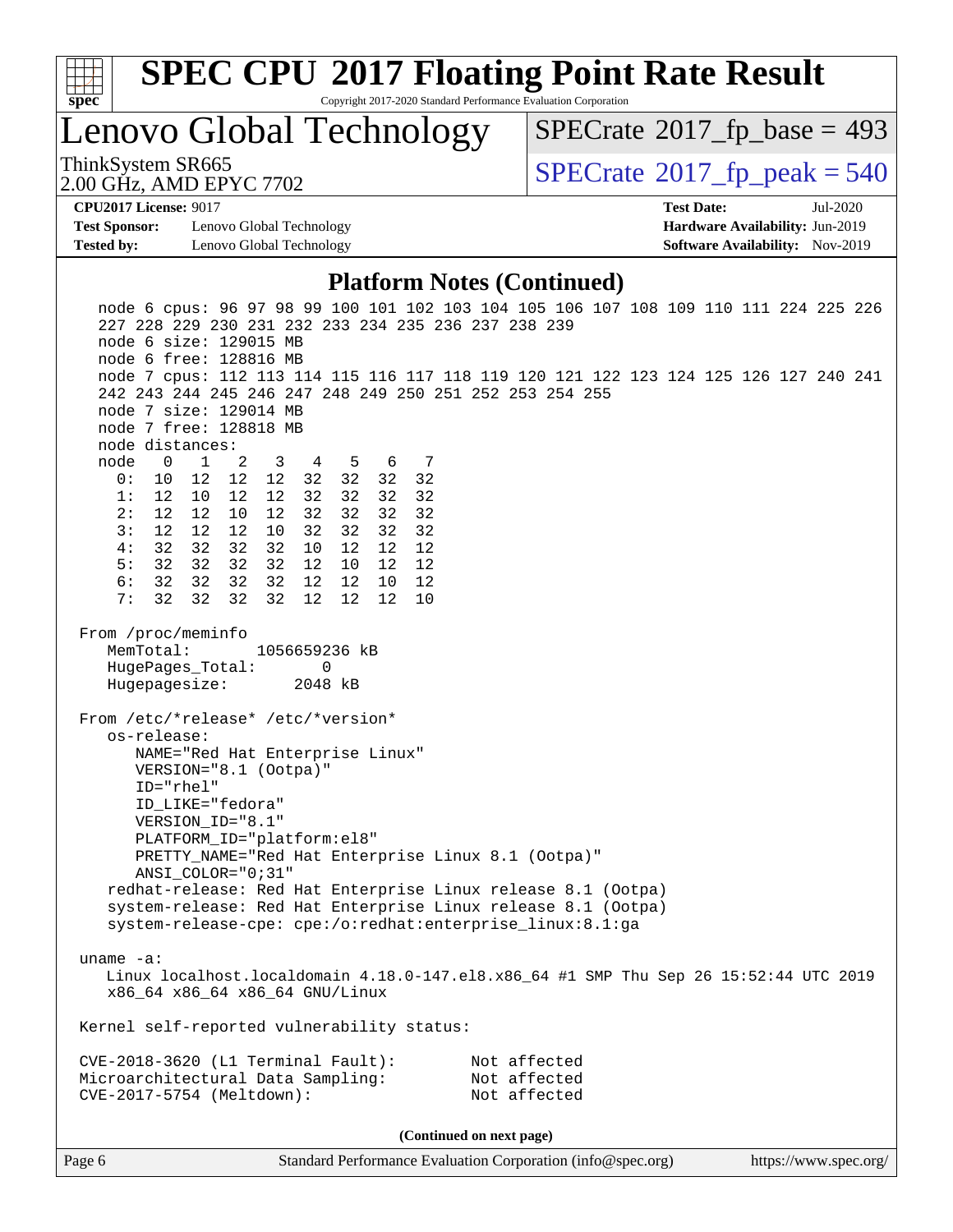

Copyright 2017-2020 Standard Performance Evaluation Corporation

## Lenovo Global Technology

ThinkSystem SR665<br>2.00 GHz, AMD EPYC 7702 [SPECrate](http://www.spec.org/auto/cpu2017/Docs/result-fields.html#SPECrate2017fppeak)®[2017\\_fp\\_peak = 5](http://www.spec.org/auto/cpu2017/Docs/result-fields.html#SPECrate2017fppeak)40  $SPECrate$ <sup>®</sup>[2017\\_fp\\_base =](http://www.spec.org/auto/cpu2017/Docs/result-fields.html#SPECrate2017fpbase) 493

2.00 GHz, AMD EPYC 7702

**[Test Sponsor:](http://www.spec.org/auto/cpu2017/Docs/result-fields.html#TestSponsor)** Lenovo Global Technology **[Hardware Availability:](http://www.spec.org/auto/cpu2017/Docs/result-fields.html#HardwareAvailability)** Jun-2019 **[Tested by:](http://www.spec.org/auto/cpu2017/Docs/result-fields.html#Testedby)** Lenovo Global Technology **[Software Availability:](http://www.spec.org/auto/cpu2017/Docs/result-fields.html#SoftwareAvailability)** Nov-2019

**[CPU2017 License:](http://www.spec.org/auto/cpu2017/Docs/result-fields.html#CPU2017License)** 9017 **[Test Date:](http://www.spec.org/auto/cpu2017/Docs/result-fields.html#TestDate)** Jul-2020

#### **[Platform Notes \(Continued\)](http://www.spec.org/auto/cpu2017/Docs/result-fields.html#PlatformNotes)**

| C<br>Thread model: posix                      | $544.nab_r(base, peak)$<br>Target: x86_64-unknown-linux-gnu<br>InstalledDir: /sppo/dev/compilers/aocc-compiler-2.0.0/bin           | AOCC.LLVM.2.0.0.B191.2019_07_19 clang version 8.0.0 (CLANG: Jenkins<br>AOCC_2_0_0-Build#191) (based on LLVM AOCC.LLVM.2.0.0.B191.2019_07_19)<br>(Continued on next page)<br>Standard Performance Evaluation Corporation (info@spec.org)<br>https://www.spec.org/                                                                               |  |
|-----------------------------------------------|------------------------------------------------------------------------------------------------------------------------------------|------------------------------------------------------------------------------------------------------------------------------------------------------------------------------------------------------------------------------------------------------------------------------------------------------------------------------------------------|--|
|                                               |                                                                                                                                    |                                                                                                                                                                                                                                                                                                                                                |  |
|                                               |                                                                                                                                    |                                                                                                                                                                                                                                                                                                                                                |  |
|                                               |                                                                                                                                    |                                                                                                                                                                                                                                                                                                                                                |  |
|                                               |                                                                                                                                    |                                                                                                                                                                                                                                                                                                                                                |  |
|                                               |                                                                                                                                    |                                                                                                                                                                                                                                                                                                                                                |  |
|                                               |                                                                                                                                    | 519.1bm_r(base, peak) 538.imagick_r(base, peak)                                                                                                                                                                                                                                                                                                |  |
|                                               |                                                                                                                                    | <b>Compiler Version Notes</b>                                                                                                                                                                                                                                                                                                                  |  |
|                                               | (End of data from sysinfo program)<br>32 DIMM slots installed with 32 GB DIMM for this run.                                        | This system support 16 DIMMs per processor, total 32 DIMMs.                                                                                                                                                                                                                                                                                    |  |
| Memory:                                       | 32x Samsung M393A4G43AB3-CWE 32 kB 2 rank 3200                                                                                     | Additional information from dmidecode follows. WARNING: Use caution when you interpret<br>this section. The 'dmidecode' program reads system data which is "intended to allow<br>hardware to be accurately determined", but the intent may not be met, as there are<br>frequent changes to hardware, firmware, and the "DMTF SMBIOS" standard. |  |
| BIOS:<br>Vendor: Lenovo<br>Serial: 1234567890 | From /sys/devices/virtual/dmi/id<br>Lenovo D8E105P-1.00 05/08/2020<br>Product: ThinkSystem SR665 MB<br>Product Family: ThinkSystem |                                                                                                                                                                                                                                                                                                                                                |  |
| Filesystem<br>/dev/sdb2                       | SPEC is set to: /home/cpu2017-1.1.0-amd-rome-aocc200-C1<br>xfs                                                                     | Type Size Used Avail Use% Mounted on<br>838G 124G 714G 15% / home                                                                                                                                                                                                                                                                              |  |
| run-level 3 Jul 13 07:40                      |                                                                                                                                    |                                                                                                                                                                                                                                                                                                                                                |  |
|                                               | $CVE-2017-5715$ (Spectre variant 2):                                                                                               | pointer sanitization<br>Mitigation: Full AMD retpoline, IBPB:<br>conditional, IBRS_FW, STIBP: conditional, RSB<br>filling                                                                                                                                                                                                                      |  |
|                                               | CVE-2017-5753 (Spectre variant 1):                                                                                                 | Mitigation: usercopy/swapgs barriers and __user                                                                                                                                                                                                                                                                                                |  |
|                                               |                                                                                                                                    | CVE-2018-3639 (Speculative Store Bypass): Mitigation: Speculative Store Bypass disabled<br>via prctl and seccomp                                                                                                                                                                                                                               |  |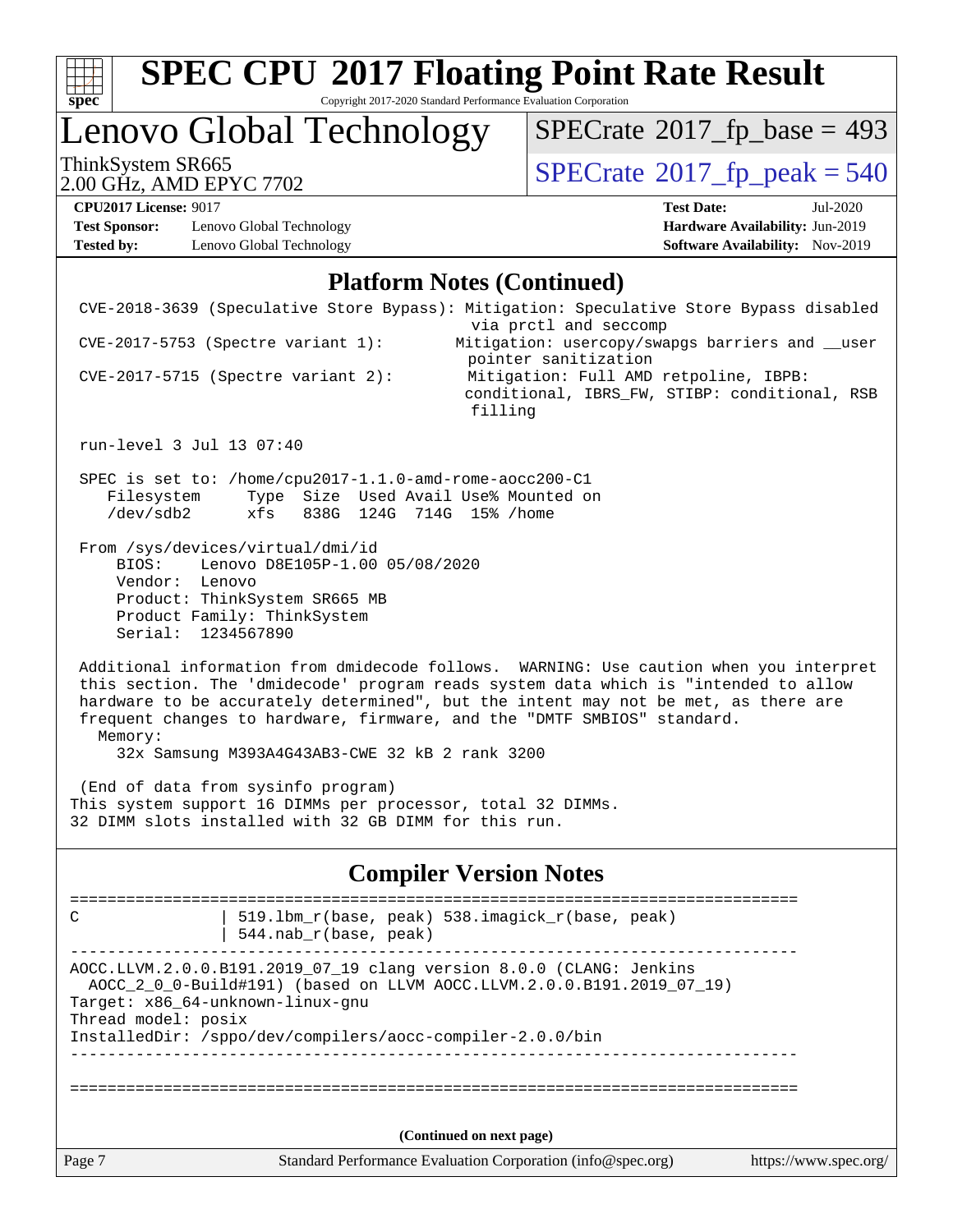

Copyright 2017-2020 Standard Performance Evaluation Corporation

Lenovo Global Technology

 $SPECrate$ <sup>®</sup>[2017\\_fp\\_base =](http://www.spec.org/auto/cpu2017/Docs/result-fields.html#SPECrate2017fpbase) 493

2.00 GHz, AMD EPYC 7702

ThinkSystem SR665<br>2.00 GHz, AMD EPYC 7702 [SPECrate](http://www.spec.org/auto/cpu2017/Docs/result-fields.html#SPECrate2017fppeak)®[2017\\_fp\\_peak = 5](http://www.spec.org/auto/cpu2017/Docs/result-fields.html#SPECrate2017fppeak)40

**[CPU2017 License:](http://www.spec.org/auto/cpu2017/Docs/result-fields.html#CPU2017License)** 9017

**[Test Sponsor:](http://www.spec.org/auto/cpu2017/Docs/result-fields.html#TestSponsor)** Lenovo Global Technology **[Tested by:](http://www.spec.org/auto/cpu2017/Docs/result-fields.html#Testedby)** Lenovo Global Technology

| <b>Test Date:</b>                      | Jul-2020 |
|----------------------------------------|----------|
| <b>Hardware Availability: Jun-2019</b> |          |
| <b>Software Availability:</b> Nov-2019 |          |

#### **[Compiler Version Notes \(Continued\)](http://www.spec.org/auto/cpu2017/Docs/result-fields.html#CompilerVersionNotes)**

| $C++$                                                   | 508.namd_r(base, peak) 510.parest_r(base, peak)                                                                                                                                                           |                       |
|---------------------------------------------------------|-----------------------------------------------------------------------------------------------------------------------------------------------------------------------------------------------------------|-----------------------|
| Target: x86_64-unknown-linux-gnu<br>Thread model: posix | AOCC.LLVM.2.0.0.B191.2019_07_19 clang version 8.0.0 (CLANG: Jenkins<br>AOCC_2_0_0-Build#191) (based on LLVM AOCC.LLVM.2.0.0.B191.2019_07_19)<br>InstalledDir: /sppo/dev/compilers/aocc-compiler-2.0.0/bin |                       |
|                                                         |                                                                                                                                                                                                           |                       |
| $C++$ , $C$                                             | 511.povray_r(base, peak) 526.blender_r(base, peak)<br>--------------                                                                                                                                      |                       |
| Target: x86_64-unknown-linux-gnu<br>Thread model: posix | AOCC.LLVM.2.0.0.B191.2019_07_19 clang version 8.0.0 (CLANG: Jenkins<br>AOCC_2_0_0-Build#191) (based on LLVM AOCC.LLVM.2.0.0.B191.2019_07_19)                                                              |                       |
| Target: x86_64-unknown-linux-gnu                        | InstalledDir: /sppo/dev/compilers/aocc-compiler-2.0.0/bin<br>AOCC.LLVM.2.0.0.B191.2019_07_19 clang version 8.0.0 (CLANG: Jenkins<br>AOCC 2 0 0-Build#191) (based on LLVM AOCC.LLVM.2.0.0.B191.2019 07 19) |                       |
| Thread model: posix                                     | InstalledDir: /sppo/dev/compilers/aocc-compiler-2.0.0/bin                                                                                                                                                 |                       |
|                                                         | C++, C, Fortran   507.cactuBSSN_r(base, peak)                                                                                                                                                             |                       |
| Target: x86_64-unknown-linux-gnu<br>Thread model: posix | AOCC.LLVM.2.0.0.B191.2019_07_19 clang version 8.0.0 (CLANG: Jenkins<br>AOCC_2_0_0-Build#191) (based on LLVM AOCC.LLVM.2.0.0.B191.2019_07_19)                                                              |                       |
| Target: x86_64-unknown-linux-gnu                        | InstalledDir: /sppo/dev/compilers/aocc-compiler-2.0.0/bin<br>AOCC.LLVM.2.0.0.B191.2019_07_19 clang version 8.0.0 (CLANG: Jenkins<br>AOCC_2_0_0-Build#191) (based on LLVM AOCC.LLVM.2.0.0.B191.2019_07_19) |                       |
| Thread model: posix                                     | InstalledDir: /sppo/dev/compilers/aocc-compiler-2.0.0/bin<br>AOCC.LLVM.2.0.0.B191.2019_07_19 clang version 8.0.0 (CLANG: Jenkins<br>AOCC_2_0_0-Build#191) (based on LLVM AOCC.LLVM.2.0.0.B191.2019_07_19) |                       |
| Target: x86_64-unknown-linux-gnu<br>Thread model: posix | InstalledDir: /sppo/dev/compilers/aocc-compiler-2.0.0/bin                                                                                                                                                 |                       |
|                                                         |                                                                                                                                                                                                           |                       |
| Fortran                                                 | 503.bwaves_r(base, peak) 549.fotonik3d_r(base, peak)<br>554.roms_r(base, peak)                                                                                                                            |                       |
|                                                         | (Continued on next page)                                                                                                                                                                                  |                       |
| Page 8                                                  | Standard Performance Evaluation Corporation (info@spec.org)                                                                                                                                               | https://www.spec.org/ |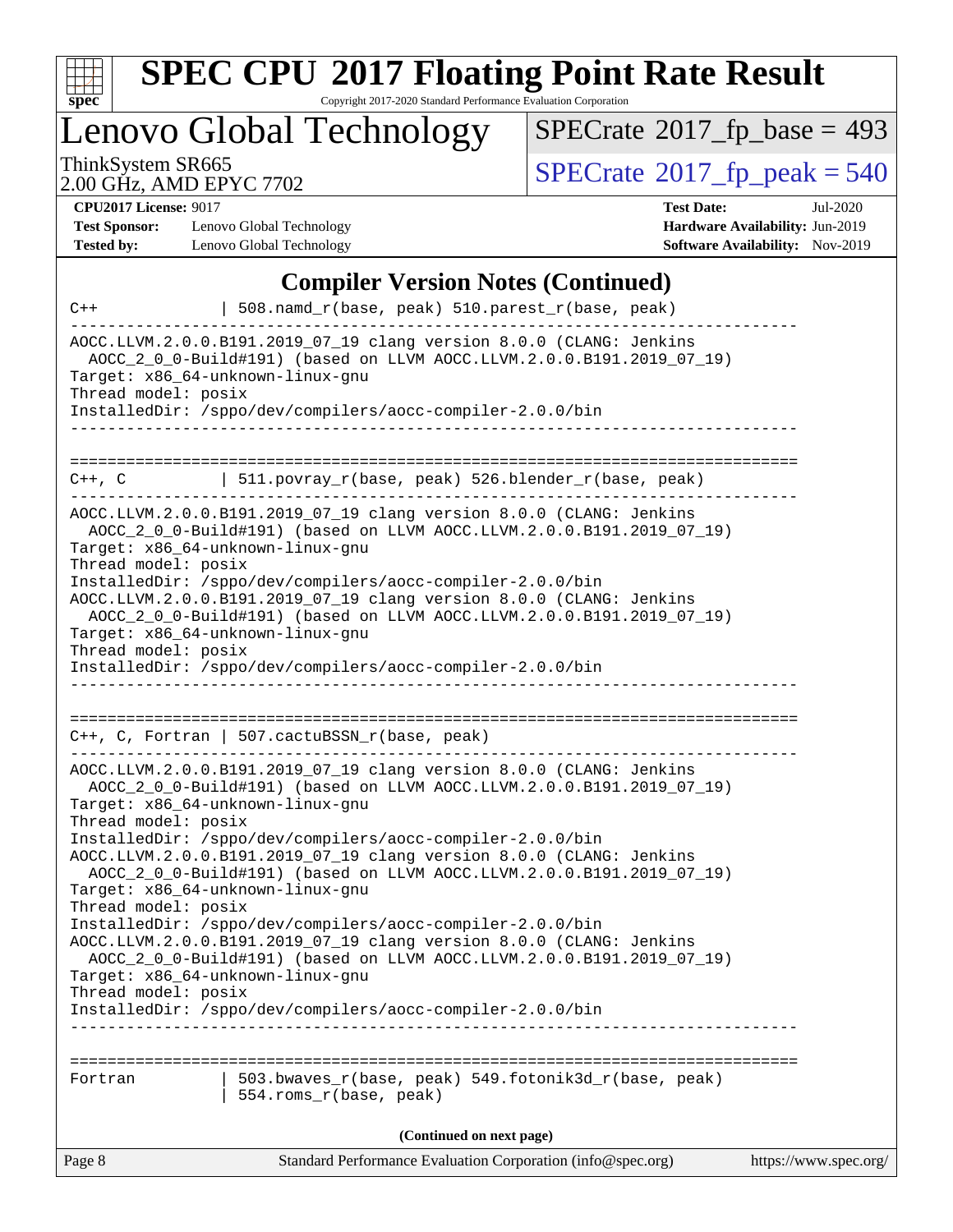

Copyright 2017-2020 Standard Performance Evaluation Corporation

## Lenovo Global Technology

 $SPECTate$ <sup>®</sup>[2017\\_fp\\_base =](http://www.spec.org/auto/cpu2017/Docs/result-fields.html#SPECrate2017fpbase) 493

2.00 GHz, AMD EPYC 7702

ThinkSystem SR665<br>2.00 GHz, AMD EPYC 7702

**[Test Sponsor:](http://www.spec.org/auto/cpu2017/Docs/result-fields.html#TestSponsor)** Lenovo Global Technology **[Hardware Availability:](http://www.spec.org/auto/cpu2017/Docs/result-fields.html#HardwareAvailability)** Jun-2019 **[Tested by:](http://www.spec.org/auto/cpu2017/Docs/result-fields.html#Testedby)** Lenovo Global Technology **[Software Availability:](http://www.spec.org/auto/cpu2017/Docs/result-fields.html#SoftwareAvailability)** Nov-2019

**[CPU2017 License:](http://www.spec.org/auto/cpu2017/Docs/result-fields.html#CPU2017License)** 9017 **[Test Date:](http://www.spec.org/auto/cpu2017/Docs/result-fields.html#TestDate)** Jul-2020

#### **[Compiler Version Notes \(Continued\)](http://www.spec.org/auto/cpu2017/Docs/result-fields.html#CompilerVersionNotes)**

------------------------------------------------------------------------------ AOCC.LLVM.2.0.0.B191.2019\_07\_19 clang version 8.0.0 (CLANG: Jenkins AOCC\_2\_0\_0-Build#191) (based on LLVM AOCC.LLVM.2.0.0.B191.2019\_07\_19) Target: x86\_64-unknown-linux-gnu Thread model: posix InstalledDir: /sppo/dev/compilers/aocc-compiler-2.0.0/bin ------------------------------------------------------------------------------ ============================================================================== Fortran, C | 521.wrf\_r(base, peak) 527.cam4\_r(base, peak) ------------------------------------------------------------------------------ AOCC.LLVM.2.0.0.B191.2019\_07\_19 clang version 8.0.0 (CLANG: Jenkins AOCC\_2\_0\_0-Build#191) (based on LLVM AOCC.LLVM.2.0.0.B191.2019\_07\_19) Target: x86\_64-unknown-linux-gnu Thread model: posix InstalledDir: /sppo/dev/compilers/aocc-compiler-2.0.0/bin AOCC.LLVM.2.0.0.B191.2019\_07\_19 clang version 8.0.0 (CLANG: Jenkins AOCC\_2\_0\_0-Build#191) (based on LLVM AOCC.LLVM.2.0.0.B191.2019\_07\_19) Target: x86\_64-unknown-linux-gnu Thread model: posix InstalledDir: /sppo/dev/compilers/aocc-compiler-2.0.0/bin ------------------------------------------------------------------------------

#### **[Base Compiler Invocation](http://www.spec.org/auto/cpu2017/Docs/result-fields.html#BaseCompilerInvocation)**

[C benchmarks](http://www.spec.org/auto/cpu2017/Docs/result-fields.html#Cbenchmarks): [clang](http://www.spec.org/cpu2017/results/res2020q3/cpu2017-20200720-23561.flags.html#user_CCbase_clang-c)

[C++ benchmarks:](http://www.spec.org/auto/cpu2017/Docs/result-fields.html#CXXbenchmarks) [clang++](http://www.spec.org/cpu2017/results/res2020q3/cpu2017-20200720-23561.flags.html#user_CXXbase_clang-cpp)

[Fortran benchmarks](http://www.spec.org/auto/cpu2017/Docs/result-fields.html#Fortranbenchmarks): [flang](http://www.spec.org/cpu2017/results/res2020q3/cpu2017-20200720-23561.flags.html#user_FCbase_flang)

[Benchmarks using both Fortran and C](http://www.spec.org/auto/cpu2017/Docs/result-fields.html#BenchmarksusingbothFortranandC): [flang](http://www.spec.org/cpu2017/results/res2020q3/cpu2017-20200720-23561.flags.html#user_CC_FCbase_flang) [clang](http://www.spec.org/cpu2017/results/res2020q3/cpu2017-20200720-23561.flags.html#user_CC_FCbase_clang-c)

[Benchmarks using both C and C++](http://www.spec.org/auto/cpu2017/Docs/result-fields.html#BenchmarksusingbothCandCXX): [clang++](http://www.spec.org/cpu2017/results/res2020q3/cpu2017-20200720-23561.flags.html#user_CC_CXXbase_clang-cpp) [clang](http://www.spec.org/cpu2017/results/res2020q3/cpu2017-20200720-23561.flags.html#user_CC_CXXbase_clang-c)

[Benchmarks using Fortran, C, and C++:](http://www.spec.org/auto/cpu2017/Docs/result-fields.html#BenchmarksusingFortranCandCXX) [clang++](http://www.spec.org/cpu2017/results/res2020q3/cpu2017-20200720-23561.flags.html#user_CC_CXX_FCbase_clang-cpp) [clang](http://www.spec.org/cpu2017/results/res2020q3/cpu2017-20200720-23561.flags.html#user_CC_CXX_FCbase_clang-c) [flang](http://www.spec.org/cpu2017/results/res2020q3/cpu2017-20200720-23561.flags.html#user_CC_CXX_FCbase_flang)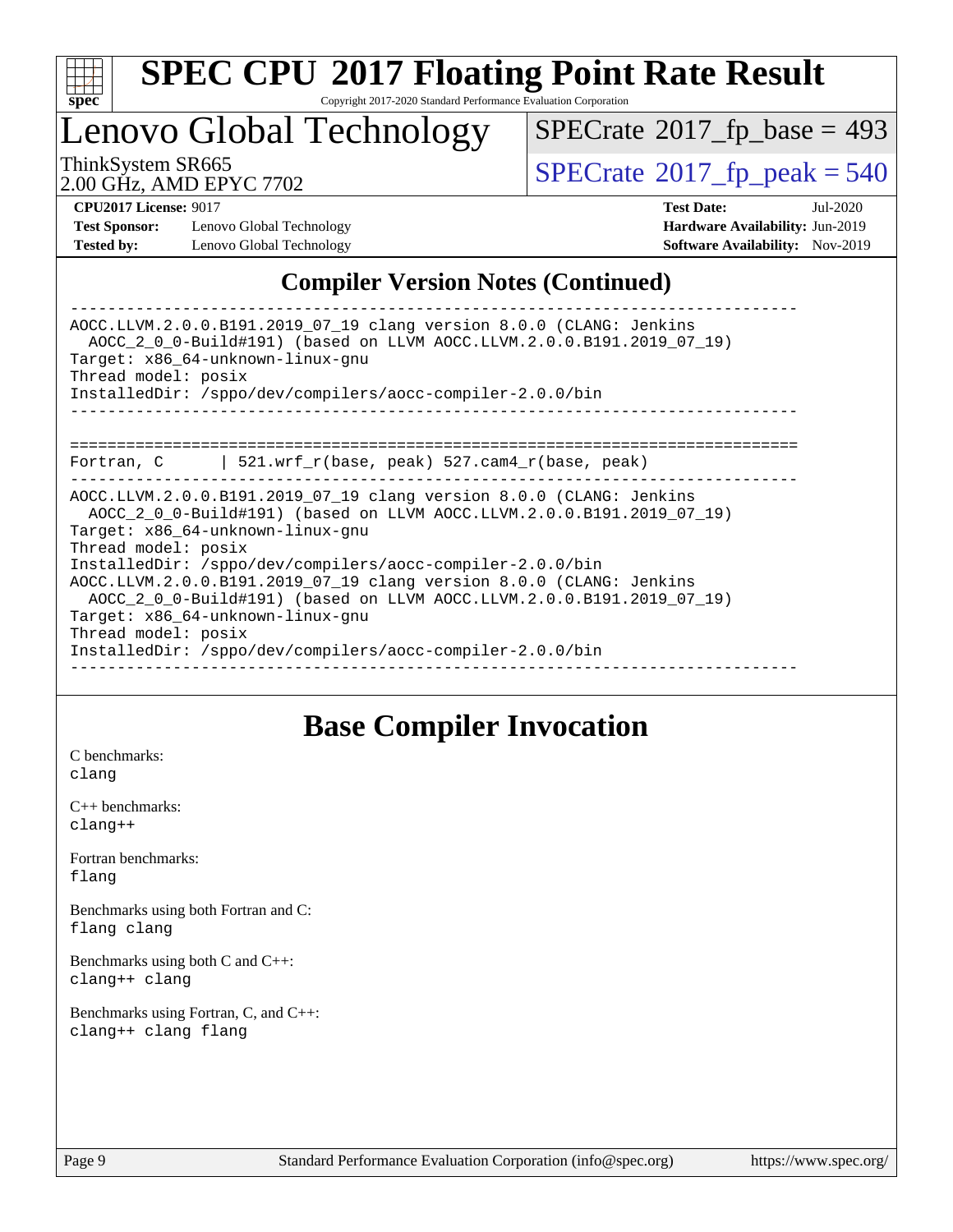

Copyright 2017-2020 Standard Performance Evaluation Corporation

### Lenovo Global Technology

 $SPECrate$ <sup>®</sup>[2017\\_fp\\_base =](http://www.spec.org/auto/cpu2017/Docs/result-fields.html#SPECrate2017fpbase) 493

2.00 GHz, AMD EPYC 7702

ThinkSystem SR665<br>2.00 GHz, AMD EPYC 7702

**[Test Sponsor:](http://www.spec.org/auto/cpu2017/Docs/result-fields.html#TestSponsor)** Lenovo Global Technology **[Hardware Availability:](http://www.spec.org/auto/cpu2017/Docs/result-fields.html#HardwareAvailability)** Jun-2019 **[Tested by:](http://www.spec.org/auto/cpu2017/Docs/result-fields.html#Testedby)** Lenovo Global Technology **[Software Availability:](http://www.spec.org/auto/cpu2017/Docs/result-fields.html#SoftwareAvailability)** Nov-2019

**[CPU2017 License:](http://www.spec.org/auto/cpu2017/Docs/result-fields.html#CPU2017License)** 9017 **[Test Date:](http://www.spec.org/auto/cpu2017/Docs/result-fields.html#TestDate)** Jul-2020

### **[Base Portability Flags](http://www.spec.org/auto/cpu2017/Docs/result-fields.html#BasePortabilityFlags)**

 503.bwaves\_r: [-DSPEC\\_LP64](http://www.spec.org/cpu2017/results/res2020q3/cpu2017-20200720-23561.flags.html#suite_baseEXTRA_PORTABILITY503_bwaves_r_DSPEC_LP64) 507.cactuBSSN\_r: [-DSPEC\\_LP64](http://www.spec.org/cpu2017/results/res2020q3/cpu2017-20200720-23561.flags.html#suite_baseEXTRA_PORTABILITY507_cactuBSSN_r_DSPEC_LP64) 508.namd\_r: [-DSPEC\\_LP64](http://www.spec.org/cpu2017/results/res2020q3/cpu2017-20200720-23561.flags.html#suite_baseEXTRA_PORTABILITY508_namd_r_DSPEC_LP64) 510.parest\_r: [-DSPEC\\_LP64](http://www.spec.org/cpu2017/results/res2020q3/cpu2017-20200720-23561.flags.html#suite_baseEXTRA_PORTABILITY510_parest_r_DSPEC_LP64) 511.povray\_r: [-DSPEC\\_LP64](http://www.spec.org/cpu2017/results/res2020q3/cpu2017-20200720-23561.flags.html#suite_baseEXTRA_PORTABILITY511_povray_r_DSPEC_LP64) 519.lbm\_r: [-DSPEC\\_LP64](http://www.spec.org/cpu2017/results/res2020q3/cpu2017-20200720-23561.flags.html#suite_baseEXTRA_PORTABILITY519_lbm_r_DSPEC_LP64) 521.wrf\_r: [-DSPEC\\_CASE\\_FLAG](http://www.spec.org/cpu2017/results/res2020q3/cpu2017-20200720-23561.flags.html#b521.wrf_r_baseCPORTABILITY_DSPEC_CASE_FLAG) [-Mbyteswapio](http://www.spec.org/cpu2017/results/res2020q3/cpu2017-20200720-23561.flags.html#user_baseFPORTABILITY521_wrf_r_F-mbyteswapio_543c39ce38db59bcbc3b888917ef58c313007ae1c27520b689e012995ae261114051d1d5efcb4182d175ce22a6a15532d3a9999882dd2c360e6d853f41da6883) [-DSPEC\\_LP64](http://www.spec.org/cpu2017/results/res2020q3/cpu2017-20200720-23561.flags.html#suite_baseEXTRA_PORTABILITY521_wrf_r_DSPEC_LP64) 526.blender\_r: [-funsigned-char](http://www.spec.org/cpu2017/results/res2020q3/cpu2017-20200720-23561.flags.html#user_baseCPORTABILITY526_blender_r_aocc-unsigned-char) [-D\\_\\_BOOL\\_DEFINED](http://www.spec.org/cpu2017/results/res2020q3/cpu2017-20200720-23561.flags.html#b526.blender_r_baseCXXPORTABILITY_D__BOOL_DEFINED) [-DSPEC\\_LP64](http://www.spec.org/cpu2017/results/res2020q3/cpu2017-20200720-23561.flags.html#suite_baseEXTRA_PORTABILITY526_blender_r_DSPEC_LP64) 527.cam4\_r: [-DSPEC\\_CASE\\_FLAG](http://www.spec.org/cpu2017/results/res2020q3/cpu2017-20200720-23561.flags.html#b527.cam4_r_basePORTABILITY_DSPEC_CASE_FLAG) [-DSPEC\\_LP64](http://www.spec.org/cpu2017/results/res2020q3/cpu2017-20200720-23561.flags.html#suite_baseEXTRA_PORTABILITY527_cam4_r_DSPEC_LP64) 538.imagick\_r: [-DSPEC\\_LP64](http://www.spec.org/cpu2017/results/res2020q3/cpu2017-20200720-23561.flags.html#suite_baseEXTRA_PORTABILITY538_imagick_r_DSPEC_LP64) 544.nab\_r: [-DSPEC\\_LP64](http://www.spec.org/cpu2017/results/res2020q3/cpu2017-20200720-23561.flags.html#suite_baseEXTRA_PORTABILITY544_nab_r_DSPEC_LP64) 549.fotonik3d\_r: [-DSPEC\\_LP64](http://www.spec.org/cpu2017/results/res2020q3/cpu2017-20200720-23561.flags.html#suite_baseEXTRA_PORTABILITY549_fotonik3d_r_DSPEC_LP64) 554.roms\_r: [-DSPEC\\_LP64](http://www.spec.org/cpu2017/results/res2020q3/cpu2017-20200720-23561.flags.html#suite_baseEXTRA_PORTABILITY554_roms_r_DSPEC_LP64)

#### **[Base Optimization Flags](http://www.spec.org/auto/cpu2017/Docs/result-fields.html#BaseOptimizationFlags)**

[C benchmarks](http://www.spec.org/auto/cpu2017/Docs/result-fields.html#Cbenchmarks):

```
-flto -Wl,-mllvm -Wl,-function-specialize
-Wl,-mllvm -Wl,-region-vectorize -Wl,-mllvm -Wl,-vector-library=LIBMVEC
-Wl,-mllvm -Wl,-reduce-array-computations=3 -O3 -ffast-math
-march=znver2 -fstruct-layout=3 -mllvm -unroll-threshold=50
-fremap-arrays -mllvm -function-specialize -mllvm -enable-gvn-hoist
-mllvm -reduce-array-computations=3 -mllvm -global-vectorize-slp
-mllvm -vector-library=LIBMVEC -mllvm -inline-threshold=1000
-flv-function-specialization -z muldefs -lmvec -lamdlibm -ljemalloc
-lflang
```
[C++ benchmarks:](http://www.spec.org/auto/cpu2017/Docs/result-fields.html#CXXbenchmarks)

```
-std=c++98 -flto -Wl,-mllvm -Wl,-function-specialize
-Wl,-mllvm -Wl,-region-vectorize -Wl,-mllvm -Wl,-vector-library=LIBMVEC
-Wl,-mllvm -Wl,-reduce-array-computations=3
-Wl,-mllvm -Wl,-suppress-fmas -O3 -ffast-math -march=znver2
-mllvm -loop-unswitch-threshold=200000 -mllvm -vector-library=LIBMVEC
-mllvm -unroll-threshold=100 -flv-function-specialization
-mllvm -enable-partial-unswitch -z muldefs -lmvec -lamdlibm
-ljemalloc -lflang
```
[Fortran benchmarks](http://www.spec.org/auto/cpu2017/Docs/result-fields.html#Fortranbenchmarks):

```
-flto -Wl,-mllvm -Wl,-function-specialize
-Wl,-mllvm -Wl,-region-vectorize -Wl,-mllvm -Wl,-vector-library=LIBMVEC
-Wl,-mllvm -Wl,-reduce-array-computations=3 -O3 -march=znver2
-funroll-loops -Mrecursive -mllvm -vector-library=LIBMVEC -z muldefs
-Kieee -fno-finite-math-only -lmvec -lamdlibm -ljemalloc -lflang
```

| Page 10 | Standard Performance Evaluation Corporation (info@spec.org) | https://www.spec.org/ |
|---------|-------------------------------------------------------------|-----------------------|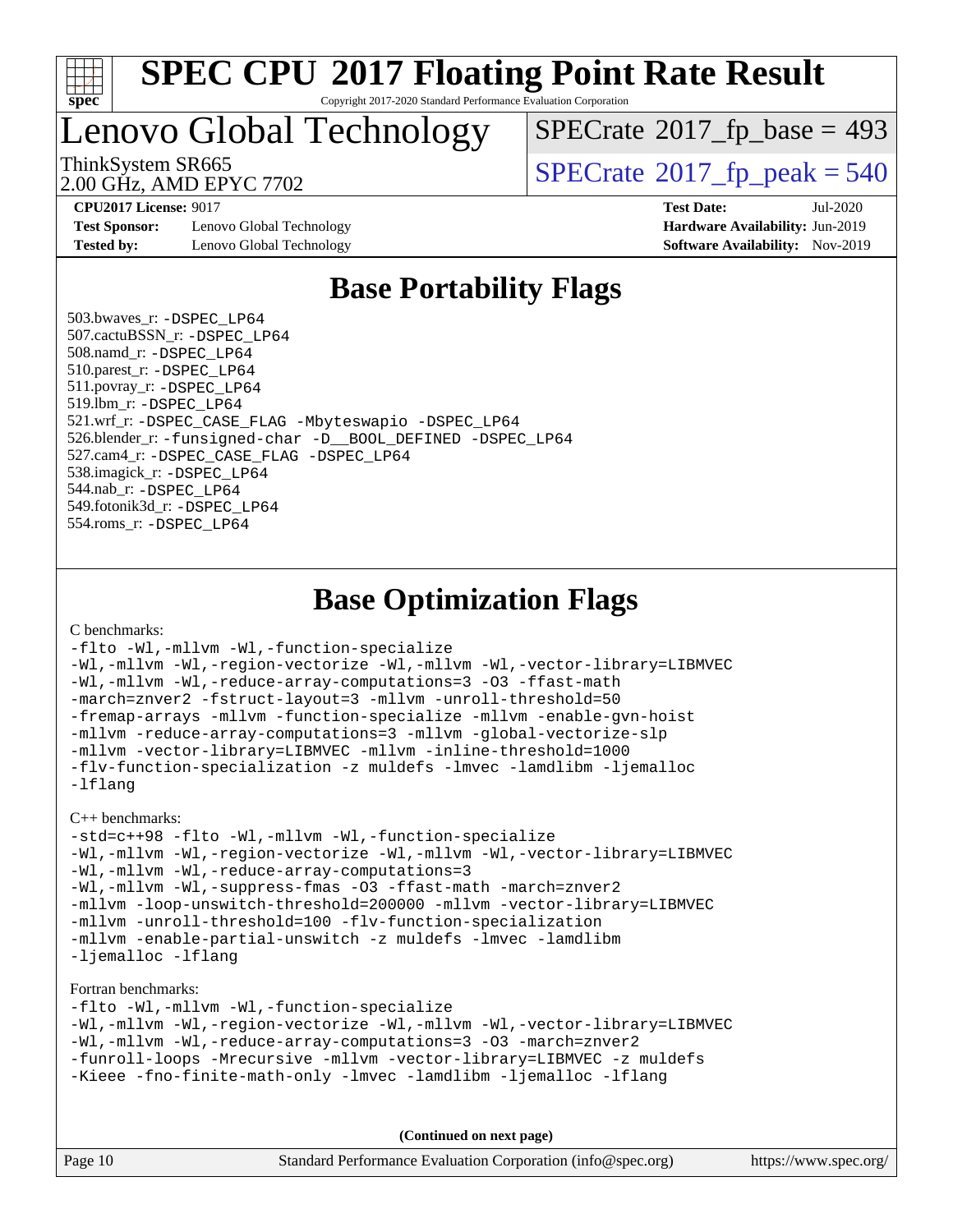

Copyright 2017-2020 Standard Performance Evaluation Corporation

### Lenovo Global Technology

 $SPECTate$ <sup>®</sup>[2017\\_fp\\_base =](http://www.spec.org/auto/cpu2017/Docs/result-fields.html#SPECrate2017fpbase) 493

2.00 GHz, AMD EPYC 7702

ThinkSystem SR665<br>2.00 GHz AMD EPYC 7702  $\vert$  [SPECrate](http://www.spec.org/auto/cpu2017/Docs/result-fields.html#SPECrate2017fppeak)®[2017\\_fp\\_peak = 5](http://www.spec.org/auto/cpu2017/Docs/result-fields.html#SPECrate2017fppeak)40

**[Test Sponsor:](http://www.spec.org/auto/cpu2017/Docs/result-fields.html#TestSponsor)** Lenovo Global Technology **[Hardware Availability:](http://www.spec.org/auto/cpu2017/Docs/result-fields.html#HardwareAvailability)** Jun-2019 **[Tested by:](http://www.spec.org/auto/cpu2017/Docs/result-fields.html#Testedby)** Lenovo Global Technology **[Software Availability:](http://www.spec.org/auto/cpu2017/Docs/result-fields.html#SoftwareAvailability)** Nov-2019

**[CPU2017 License:](http://www.spec.org/auto/cpu2017/Docs/result-fields.html#CPU2017License)** 9017 **[Test Date:](http://www.spec.org/auto/cpu2017/Docs/result-fields.html#TestDate)** Jul-2020

### **[Base Optimization Flags \(Continued\)](http://www.spec.org/auto/cpu2017/Docs/result-fields.html#BaseOptimizationFlags)**

[Benchmarks using both Fortran and C](http://www.spec.org/auto/cpu2017/Docs/result-fields.html#BenchmarksusingbothFortranandC):

```
-flto -Wl,-mllvm -Wl,-function-specialize
-Wl,-mllvm -Wl,-region-vectorize -Wl,-mllvm -Wl,-vector-library=LIBMVEC
-Wl,-mllvm -Wl,-reduce-array-computations=3 -O3 -ffast-math
-march=znver2 -fstruct-layout=3 -mllvm -unroll-threshold=50
-fremap-arrays -mllvm -function-specialize -mllvm -enable-gvn-hoist
-mllvm -reduce-array-computations=3 -mllvm -global-vectorize-slp
-mllvm -vector-library=LIBMVEC -mllvm -inline-threshold=1000
-flv-function-specialization -funroll-loops -Mrecursive -z muldefs
-Kieee -fno-finite-math-only -lmvec -lamdlibm -ljemalloc -lflang
Benchmarks using both C and C++: 
-std=c++98 -flto -Wl,-mllvm -Wl,-function-specialize
-Wl,-mllvm -Wl,-region-vectorize -Wl,-mllvm -Wl,-vector-library=LIBMVEC
-Wl,-mllvm -Wl,-reduce-array-computations=3
-Wl,-mllvm -Wl,-suppress-fmas -O3 -ffast-math -march=znver2
-fstruct-layout=3 -mllvm -unroll-threshold=50 -fremap-arrays
-mllvm -function-specialize -mllvm -enable-gvn-hoist
-mllvm -reduce-array-computations=3 -mllvm -global-vectorize-slp
-mllvm -vector-library=LIBMVEC -mllvm -inline-threshold=1000
-flv-function-specialization -mllvm -loop-unswitch-threshold=200000
-mllvm -unroll-threshold=100 -mllvm -enable-partial-unswitch -z muldefs
-lmvec -lamdlibm -ljemalloc -lflang
Benchmarks using Fortran, C, and C++: 
-std=c++98 -flto -Wl,-mllvm -Wl,-function-specialize
-Wl,-mllvm -Wl,-region-vectorize -Wl,-mllvm -Wl,-vector-library=LIBMVEC
-Wl,-mllvm -Wl,-reduce-array-computations=3
-Wl,-mllvm -Wl,-suppress-fmas -O3 -ffast-math -march=znver2
-fstruct-layout=3 -mllvm -unroll-threshold=50 -fremap-arrays
-mllvm -function-specialize -mllvm -enable-gvn-hoist
-mllvm -reduce-array-computations=3 -mllvm -global-vectorize-slp
-mllvm -vector-library=LIBMVEC -mllvm -inline-threshold=1000
-flv-function-specialization -mllvm -loop-unswitch-threshold=200000
```
[-mllvm -unroll-threshold=100](http://www.spec.org/cpu2017/results/res2020q3/cpu2017-20200720-23561.flags.html#user_CC_CXX_FCbase_F-unroll-threshold_2755d0c78138845d361fa1543e3a063fffa198df9b3edf0cfb856bbc88a81e1769b12ac7a550c5d35197be55360db1a3f95a8d1304df999456cabf5120c45168) [-mllvm -enable-partial-unswitch](http://www.spec.org/cpu2017/results/res2020q3/cpu2017-20200720-23561.flags.html#user_CC_CXX_FCbase_F-enable-partial-unswitch_6e1c33f981d77963b1eaf834973128a7f33ce3f8e27f54689656697a35e89dcc875281e0e6283d043e32f367dcb605ba0e307a92e830f7e326789fa6c61b35d3) [-funroll-loops](http://www.spec.org/cpu2017/results/res2020q3/cpu2017-20200720-23561.flags.html#user_CC_CXX_FCbase_aocc-unroll-loops) [-Mrecursive](http://www.spec.org/cpu2017/results/res2020q3/cpu2017-20200720-23561.flags.html#user_CC_CXX_FCbase_F-mrecursive_20a145d63f12d5750a899e17d4450b5b8b40330a9bb4af13688ca650e6fb30857bbbe44fb35cdbb895df6e5b2769de0a0d7659f51ff17acfbef6febafec4023f) [-z muldefs](http://www.spec.org/cpu2017/results/res2020q3/cpu2017-20200720-23561.flags.html#user_CC_CXX_FCbase_aocc-muldefs) [-Kieee](http://www.spec.org/cpu2017/results/res2020q3/cpu2017-20200720-23561.flags.html#user_CC_CXX_FCbase_F-kieee) [-fno-finite-math-only](http://www.spec.org/cpu2017/results/res2020q3/cpu2017-20200720-23561.flags.html#user_CC_CXX_FCbase_aocc-fno-finite-math-only)

[-lmvec](http://www.spec.org/cpu2017/results/res2020q3/cpu2017-20200720-23561.flags.html#user_CC_CXX_FCbase_F-lmvec) [-lamdlibm](http://www.spec.org/cpu2017/results/res2020q3/cpu2017-20200720-23561.flags.html#user_CC_CXX_FCbase_F-lamdlibm) [-ljemalloc](http://www.spec.org/cpu2017/results/res2020q3/cpu2017-20200720-23561.flags.html#user_CC_CXX_FCbase_jemalloc-lib) [-lflang](http://www.spec.org/cpu2017/results/res2020q3/cpu2017-20200720-23561.flags.html#user_CC_CXX_FCbase_F-lflang)

### **[Peak Compiler Invocation](http://www.spec.org/auto/cpu2017/Docs/result-fields.html#PeakCompilerInvocation)**

[C benchmarks](http://www.spec.org/auto/cpu2017/Docs/result-fields.html#Cbenchmarks): [clang](http://www.spec.org/cpu2017/results/res2020q3/cpu2017-20200720-23561.flags.html#user_CCpeak_clang-c)

**(Continued on next page)**

Page 11 Standard Performance Evaluation Corporation [\(info@spec.org\)](mailto:info@spec.org) <https://www.spec.org/>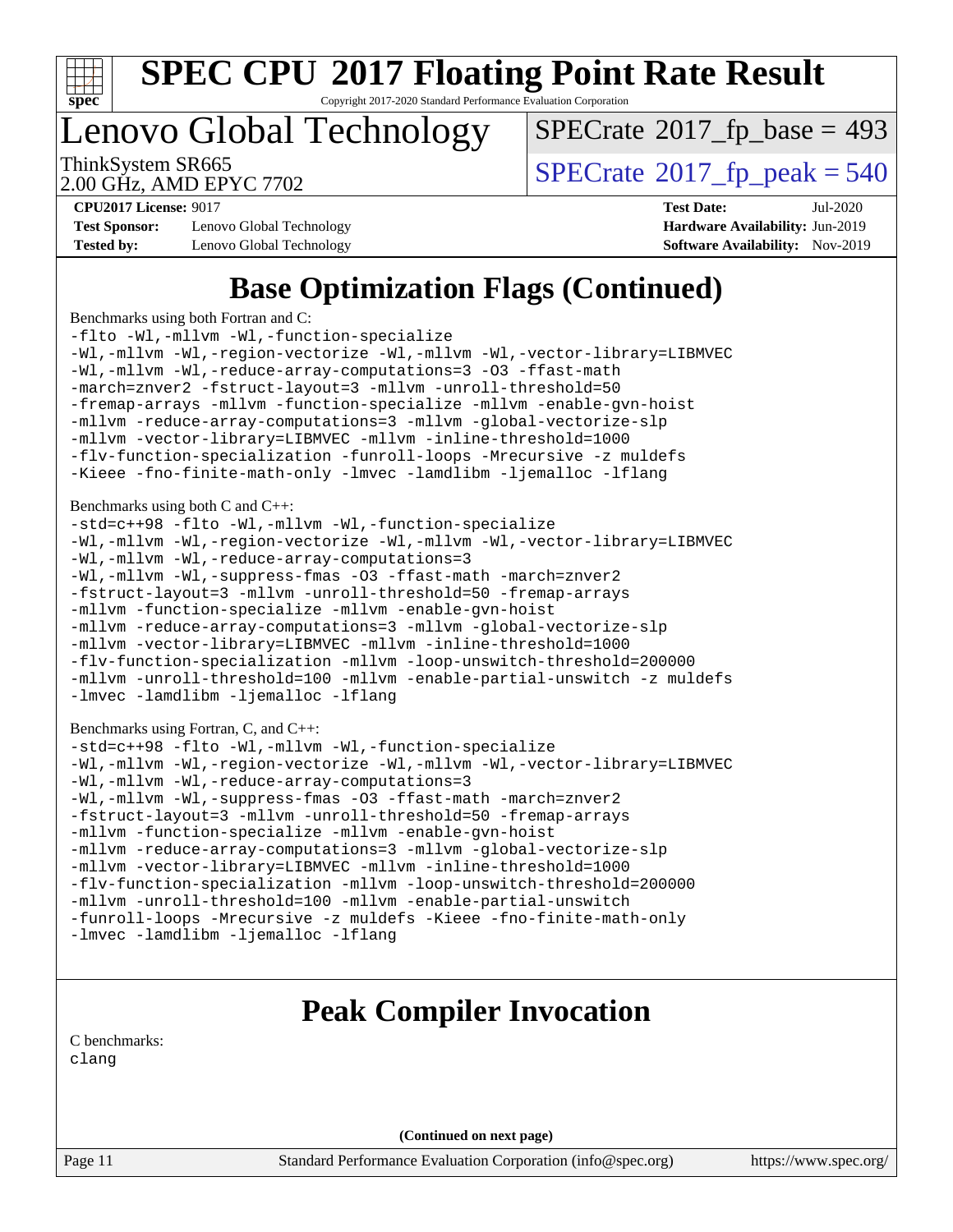

Copyright 2017-2020 Standard Performance Evaluation Corporation

### Lenovo Global Technology

 $SPECTate$ <sup>®</sup>[2017\\_fp\\_base =](http://www.spec.org/auto/cpu2017/Docs/result-fields.html#SPECrate2017fpbase) 493

2.00 GHz, AMD EPYC 7702

ThinkSystem SR665<br>2.00 GHz, AMD EPYC 7702

**[Test Sponsor:](http://www.spec.org/auto/cpu2017/Docs/result-fields.html#TestSponsor)** Lenovo Global Technology **[Hardware Availability:](http://www.spec.org/auto/cpu2017/Docs/result-fields.html#HardwareAvailability)** Jun-2019 **[Tested by:](http://www.spec.org/auto/cpu2017/Docs/result-fields.html#Testedby)** Lenovo Global Technology **[Software Availability:](http://www.spec.org/auto/cpu2017/Docs/result-fields.html#SoftwareAvailability)** Nov-2019

**[CPU2017 License:](http://www.spec.org/auto/cpu2017/Docs/result-fields.html#CPU2017License)** 9017 **[Test Date:](http://www.spec.org/auto/cpu2017/Docs/result-fields.html#TestDate)** Jul-2020

### **[Peak Compiler Invocation \(Continued\)](http://www.spec.org/auto/cpu2017/Docs/result-fields.html#PeakCompilerInvocation)**

[C++ benchmarks:](http://www.spec.org/auto/cpu2017/Docs/result-fields.html#CXXbenchmarks) [clang++](http://www.spec.org/cpu2017/results/res2020q3/cpu2017-20200720-23561.flags.html#user_CXXpeak_clang-cpp)

[Fortran benchmarks](http://www.spec.org/auto/cpu2017/Docs/result-fields.html#Fortranbenchmarks): [flang](http://www.spec.org/cpu2017/results/res2020q3/cpu2017-20200720-23561.flags.html#user_FCpeak_flang)

[Benchmarks using both Fortran and C](http://www.spec.org/auto/cpu2017/Docs/result-fields.html#BenchmarksusingbothFortranandC): [flang](http://www.spec.org/cpu2017/results/res2020q3/cpu2017-20200720-23561.flags.html#user_CC_FCpeak_flang) [clang](http://www.spec.org/cpu2017/results/res2020q3/cpu2017-20200720-23561.flags.html#user_CC_FCpeak_clang-c)

[Benchmarks using both C and C++](http://www.spec.org/auto/cpu2017/Docs/result-fields.html#BenchmarksusingbothCandCXX): [clang++](http://www.spec.org/cpu2017/results/res2020q3/cpu2017-20200720-23561.flags.html#user_CC_CXXpeak_clang-cpp) [clang](http://www.spec.org/cpu2017/results/res2020q3/cpu2017-20200720-23561.flags.html#user_CC_CXXpeak_clang-c)

[Benchmarks using Fortran, C, and C++:](http://www.spec.org/auto/cpu2017/Docs/result-fields.html#BenchmarksusingFortranCandCXX) [clang++](http://www.spec.org/cpu2017/results/res2020q3/cpu2017-20200720-23561.flags.html#user_CC_CXX_FCpeak_clang-cpp) [clang](http://www.spec.org/cpu2017/results/res2020q3/cpu2017-20200720-23561.flags.html#user_CC_CXX_FCpeak_clang-c) [flang](http://www.spec.org/cpu2017/results/res2020q3/cpu2017-20200720-23561.flags.html#user_CC_CXX_FCpeak_flang)

#### **[Peak Portability Flags](http://www.spec.org/auto/cpu2017/Docs/result-fields.html#PeakPortabilityFlags)**

Same as Base Portability Flags

#### **[Peak Optimization Flags](http://www.spec.org/auto/cpu2017/Docs/result-fields.html#PeakOptimizationFlags)**

[C benchmarks](http://www.spec.org/auto/cpu2017/Docs/result-fields.html#Cbenchmarks):

519.lbm\_r: basepeak = yes

```
 538.imagick_r: -flto -Wl,-mllvm -Wl,-function-specialize
-Wl,-mllvm -Wl,-region-vectorize
-Wl,-mllvm -Wl,-vector-library=LIBMVEC
-Wl,-mllvm -Wl,-reduce-array-computations=3 -Ofast
-march=znver2 -mno-sse4a -fstruct-layout=5
-mllvm -vectorize-memory-aggressively
-mllvm -function-specialize -mllvm -enable-gvn-hoist
-mllvm -unroll-threshold=50 -fremap-arrays
-mllvm -vector-library=LIBMVEC
-mllvm -reduce-array-computations=3
-mllvm -global-vectorize-slp -mllvm -inline-threshold=1000
-flv-function-specialization -lmvec -lamdlibm -ljemalloc
-lflang
```
544.nab\_r: Same as 538.imagick\_r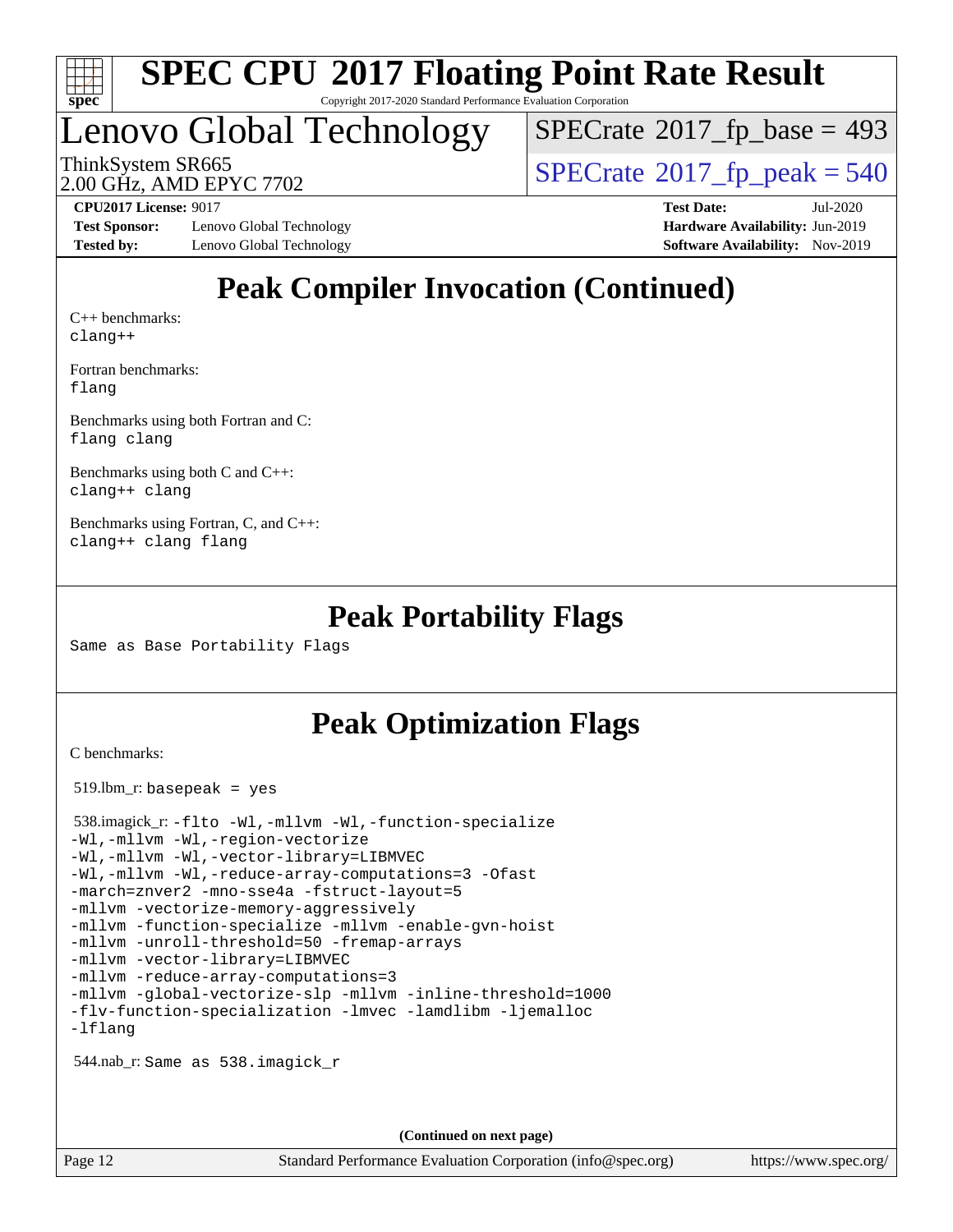

Copyright 2017-2020 Standard Performance Evaluation Corporation

### Lenovo Global Technology

 $SPECTate$ <sup>®</sup>[2017\\_fp\\_base =](http://www.spec.org/auto/cpu2017/Docs/result-fields.html#SPECrate2017fpbase) 493

2.00 GHz, AMD EPYC 7702

ThinkSystem SR665<br>2.00 GHz, AMD EPYC 7702

**[Test Sponsor:](http://www.spec.org/auto/cpu2017/Docs/result-fields.html#TestSponsor)** Lenovo Global Technology **[Hardware Availability:](http://www.spec.org/auto/cpu2017/Docs/result-fields.html#HardwareAvailability)** Jun-2019 **[Tested by:](http://www.spec.org/auto/cpu2017/Docs/result-fields.html#Testedby)** Lenovo Global Technology **[Software Availability:](http://www.spec.org/auto/cpu2017/Docs/result-fields.html#SoftwareAvailability)** Nov-2019

**[CPU2017 License:](http://www.spec.org/auto/cpu2017/Docs/result-fields.html#CPU2017License)** 9017 **[Test Date:](http://www.spec.org/auto/cpu2017/Docs/result-fields.html#TestDate)** Jul-2020

### **[Peak Optimization Flags \(Continued\)](http://www.spec.org/auto/cpu2017/Docs/result-fields.html#PeakOptimizationFlags)**

[C++ benchmarks:](http://www.spec.org/auto/cpu2017/Docs/result-fields.html#CXXbenchmarks)

```
 508.namd_r: -std=c++98 -flto -Wl,-mllvm -Wl,-function-specialize
-Wl,-mllvm -Wl,-region-vectorize
-Wl,-mllvm -Wl,-vector-library=LIBMVEC
-Wl,-mllvm -Wl,-reduce-array-computations=3 -Ofast
-march=znver2 -flv-function-specialization
-mllvm -unroll-threshold=100
-mllvm -enable-partial-unswitch
-mllvm -loop-unswitch-threshold=200000
-mllvm -vector-library=LIBMVEC
-mllvm -inline-threshold=1000 -lmvec -lamdlibm -ljemalloc
-lflang
510.parest_r: basepeak = yes
Fortran benchmarks: 
503.bwaves r: basepeak = yes
 549.fotonik3d_r: -flto -Wl,-mllvm -Wl,-function-specialize
-Wl,-mllvm -Wl,-region-vectorize
-Wl,-mllvm -Wl,-vector-library=LIBMVEC
-Wl,-mllvm -Wl,-reduce-array-computations=3 -O3
-march=znver2 -funroll-loops -Mrecursive
-mllvm -vector-library=LIBMVEC -Kieee
-fno-finite-math-only -lmvec -lamdlibm -ljemalloc
-lflang
 554.roms_r: -flto -Wl,-mllvm -Wl,-function-specialize
-Wl,-mllvm -Wl,-region-vectorize
-Wl,-mllvm -Wl,-vector-library=LIBMVEC
-Wl,-mllvm -Wl,-reduce-array-computations=3
-Wl,-mllvm -Wl,-enable-X86-prefetching -O3 -march=znver2
-funroll-loops -Mrecursive -mllvm -vector-library=LIBMVEC
-Kieee -fno-finite-math-only -lmvec -lamdlibm -ljemalloc
-lflang
Benchmarks using both Fortran and C: 
 521.wrf_r: basepeak = yes
527.cam4_r: basepeak = yes
Benchmarks using both C and C++: 
                                     (Continued on next page)
```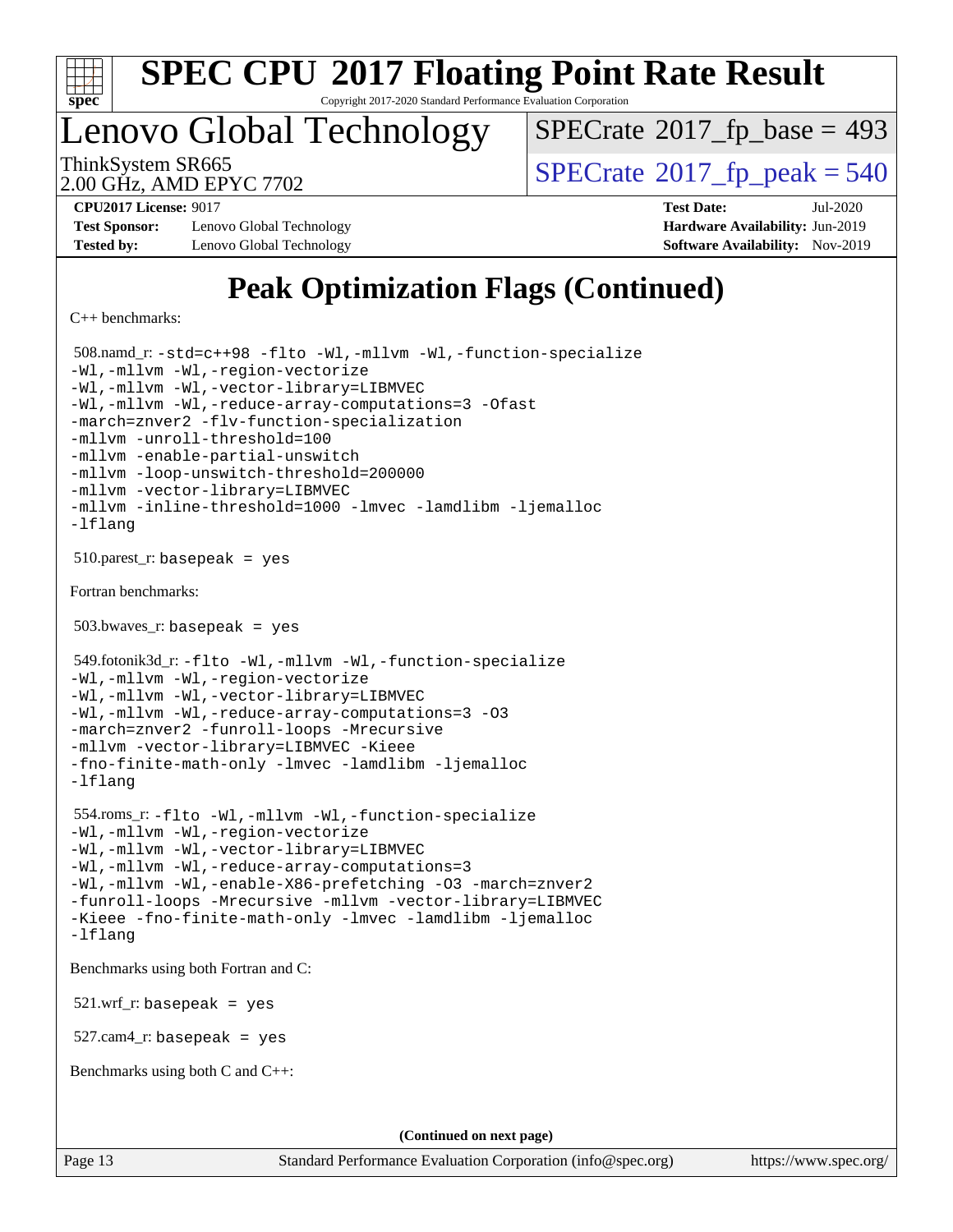

Copyright 2017-2020 Standard Performance Evaluation Corporation

Lenovo Global Technology

 $SPECTate$ <sup>®</sup>[2017\\_fp\\_base =](http://www.spec.org/auto/cpu2017/Docs/result-fields.html#SPECrate2017fpbase) 493

2.00 GHz, AMD EPYC 7702

ThinkSystem SR665<br>2.00 GHz, AMD EPYC 7702

**[Test Sponsor:](http://www.spec.org/auto/cpu2017/Docs/result-fields.html#TestSponsor)** Lenovo Global Technology **[Hardware Availability:](http://www.spec.org/auto/cpu2017/Docs/result-fields.html#HardwareAvailability)** Jun-2019 **[Tested by:](http://www.spec.org/auto/cpu2017/Docs/result-fields.html#Testedby)** Lenovo Global Technology **[Software Availability:](http://www.spec.org/auto/cpu2017/Docs/result-fields.html#SoftwareAvailability)** Nov-2019

**[CPU2017 License:](http://www.spec.org/auto/cpu2017/Docs/result-fields.html#CPU2017License)** 9017 **[Test Date:](http://www.spec.org/auto/cpu2017/Docs/result-fields.html#TestDate)** Jul-2020

### **[Peak Optimization Flags \(Continued\)](http://www.spec.org/auto/cpu2017/Docs/result-fields.html#PeakOptimizationFlags)**

 511.povray\_r: [-std=c++98](http://www.spec.org/cpu2017/results/res2020q3/cpu2017-20200720-23561.flags.html#user_peakCXXLD511_povray_r_std-cpp) [-flto](http://www.spec.org/cpu2017/results/res2020q3/cpu2017-20200720-23561.flags.html#user_peakCOPTIMIZECXXOPTIMIZELDFLAGS511_povray_r_aocc-flto) [-Wl,-mllvm -Wl,-function-specialize](http://www.spec.org/cpu2017/results/res2020q3/cpu2017-20200720-23561.flags.html#user_peakLDFLAGS511_povray_r_F-function-specialize_7e7e661e57922243ee67c9a1251cb8910e607325179a0ce7f2884e09a6f5d4a5ef0ae4f37e8a2a11c95fc48e931f06dc2b6016f14b511fcb441e048bef1b065a) [-Wl,-mllvm -Wl,-region-vectorize](http://www.spec.org/cpu2017/results/res2020q3/cpu2017-20200720-23561.flags.html#user_peakLDFLAGS511_povray_r_F-region-vectorize_fb6c6b5aa293c88efc6c7c2b52b20755e943585b1fe8658c35afef78727fff56e1a56891413c30e36b8e2a6f9a71126986319243e80eb6110b78b288f533c52b) [-Wl,-mllvm -Wl,-vector-library=LIBMVEC](http://www.spec.org/cpu2017/results/res2020q3/cpu2017-20200720-23561.flags.html#user_peakLDFLAGS511_povray_r_F-use-vector-library_0a14b27fae317f283640384a31f7bfcc2bd4c1d0b5cfc618a3a430800c9b20217b00f61303eff223a3251b4f06ffbc9739dc5296db9d1fbb9ad24a3939d86d66) [-Wl,-mllvm -Wl,-reduce-array-computations=3](http://www.spec.org/cpu2017/results/res2020q3/cpu2017-20200720-23561.flags.html#user_peakLDFLAGS511_povray_r_F-reduce-array-computations_b882aefe7a5dda4e33149f6299762b9a720dace3e498e13756f4c04e5a19edf5315c1f3993de2e61ec41e8c206231f84e05da7040e1bb5d69ba27d10a12507e4) [-Wl,-mllvm -Wl,-x86-use-vzeroupper=false](http://www.spec.org/cpu2017/results/res2020q3/cpu2017-20200720-23561.flags.html#user_peakLDCXXFLAGS511_povray_r_F-no-vzeroupper_f792211b0552b0142c11cf651c85f88d7eca3e3e6d4ab29ab8b0b7be9c7d83df7aebb846b5dded1424ec84d39acb59d058815f97bc3ae9de4ba00ee4e2945c83) [-Ofast](http://www.spec.org/cpu2017/results/res2020q3/cpu2017-20200720-23561.flags.html#user_peakCOPTIMIZECXXOPTIMIZE511_povray_r_aocc-Ofast) [-march=znver2](http://www.spec.org/cpu2017/results/res2020q3/cpu2017-20200720-23561.flags.html#user_peakCOPTIMIZECXXOPTIMIZE511_povray_r_aocc-march_3e2e19cff2eeef60c5d90b059483627c9ea47eca6d66670dbd53f9185f6439e27eb5e104cf773e9e8ab18c8842ce63e461a3e948d0214bd567ef3ade411bf467) [-mno-sse4a](http://www.spec.org/cpu2017/results/res2020q3/cpu2017-20200720-23561.flags.html#user_peakCOPTIMIZE511_povray_r_F-mno-sse4a) [-fstruct-layout=5](http://www.spec.org/cpu2017/results/res2020q3/cpu2017-20200720-23561.flags.html#user_peakCOPTIMIZE511_povray_r_F-struct-layout_0de9d3561e9f54a54e0843cce081bd13a08ab3e9a82696f3346606c2e11360c37113781019b02fa128d9f650e68f1ffd209bab5c3a026c1ad23e4e7f60646b23) [-mllvm -vectorize-memory-aggressively](http://www.spec.org/cpu2017/results/res2020q3/cpu2017-20200720-23561.flags.html#user_peakCOPTIMIZE511_povray_r_F-vectorize-memory-aggressively_24b72a4417f50ade9e698c5b3bed87ab456cc6fc8ec6439480cb84f36ad6a3975af6e87206dea402e3871a1464ff3d60bc798e0250f330177ba629a260df1857) [-mllvm -function-specialize](http://www.spec.org/cpu2017/results/res2020q3/cpu2017-20200720-23561.flags.html#user_peakCOPTIMIZE511_povray_r_F-function-specialize_233b3bdba86027f1b094368157e481c5bc59f40286dc25bfadc1858dcd5745c24fd30d5f188710db7fea399bcc9f44a80b3ce3aacc70a8870250c3ae5e1f35b8) [-mllvm -enable-gvn-hoist](http://www.spec.org/cpu2017/results/res2020q3/cpu2017-20200720-23561.flags.html#user_peakCOPTIMIZE511_povray_r_F-enable-gvn-hoist_e5856354646dd6ca1333a0ad99b817e4cf8932b91b82809fd8fd47ceff7b22a89eba5c98fd3e3fa5200368fd772cec3dd56abc3c8f7b655a71b9f9848dddedd5) [-mllvm -unroll-threshold=50](http://www.spec.org/cpu2017/results/res2020q3/cpu2017-20200720-23561.flags.html#user_peakCOPTIMIZE511_povray_r_F-unroll-threshold_458874500b2c105d6d5cb4d7a611c40e2b16e9e3d26b355fea72d644c3673b4de4b3932662f0ed3dbec75c491a13da2d2ca81180bd779dc531083ef1e1e549dc) [-fremap-arrays](http://www.spec.org/cpu2017/results/res2020q3/cpu2017-20200720-23561.flags.html#user_peakCOPTIMIZE511_povray_r_F-fremap-arrays) [-mllvm -vector-library=LIBMVEC](http://www.spec.org/cpu2017/results/res2020q3/cpu2017-20200720-23561.flags.html#user_peakCOPTIMIZECXXOPTIMIZE511_povray_r_F-use-vector-library_e584e20b4f7ec96aa109254b65d8e01d864f3d68580371b9d93ed7c338191d4cfce20c3c864632264effc6bbe4c7c38153d02096a342ee92501c4a53204a7871) [-mllvm -reduce-array-computations=3](http://www.spec.org/cpu2017/results/res2020q3/cpu2017-20200720-23561.flags.html#user_peakCOPTIMIZE511_povray_r_F-reduce-array-computations_aceadb8604558b566e0e3a0d7a3c1533923dd1fa0889614e16288028922629a28d5695c24d3b3be4306b1e311c54317dfffe3a2e57fbcaabc737a1798de39145) [-mllvm -global-vectorize-slp](http://www.spec.org/cpu2017/results/res2020q3/cpu2017-20200720-23561.flags.html#user_peakCOPTIMIZE511_povray_r_F-global-vectorize-slp_a3935e8627af4ced727033b1ffd4db27f4d541a363d28d82bf4c2925fb3a0fd4115d6e42d13a2829f9e024d6608eb67a85cb49770f2da5c5ac8dbc737afad603) [-mllvm -inline-threshold=1000](http://www.spec.org/cpu2017/results/res2020q3/cpu2017-20200720-23561.flags.html#user_peakCOPTIMIZECXXOPTIMIZE511_povray_r_dragonegg-llvm-inline-threshold_b7832241b0a6397e4ecdbaf0eb7defdc10f885c2a282fa3240fdc99844d543fda39cf8a4a9dccf68cf19b5438ac3b455264f478df15da0f4988afa40d8243bab) [-flv-function-specialization](http://www.spec.org/cpu2017/results/res2020q3/cpu2017-20200720-23561.flags.html#user_peakCOPTIMIZECXXOPTIMIZE511_povray_r_F-flv-function-specialization) [-mllvm -unroll-threshold=100](http://www.spec.org/cpu2017/results/res2020q3/cpu2017-20200720-23561.flags.html#user_peakCXXOPTIMIZE511_povray_r_F-unroll-threshold_2755d0c78138845d361fa1543e3a063fffa198df9b3edf0cfb856bbc88a81e1769b12ac7a550c5d35197be55360db1a3f95a8d1304df999456cabf5120c45168) [-mllvm -enable-partial-unswitch](http://www.spec.org/cpu2017/results/res2020q3/cpu2017-20200720-23561.flags.html#user_peakCXXOPTIMIZE511_povray_r_F-enable-partial-unswitch_6e1c33f981d77963b1eaf834973128a7f33ce3f8e27f54689656697a35e89dcc875281e0e6283d043e32f367dcb605ba0e307a92e830f7e326789fa6c61b35d3) [-mllvm -loop-unswitch-threshold=200000](http://www.spec.org/cpu2017/results/res2020q3/cpu2017-20200720-23561.flags.html#user_peakCXXOPTIMIZE511_povray_r_F-loop-unswitch-threshold_f9a82ae3270e55b5fbf79d0d96ee93606b73edbbe527d20b18b7bff1a3a146ad50cfc7454c5297978340ae9213029016a7d16221274d672d3f7f42ed25274e1d) [-lmvec](http://www.spec.org/cpu2017/results/res2020q3/cpu2017-20200720-23561.flags.html#user_peakEXTRA_LIBS511_povray_r_F-lmvec) [-lamdlibm](http://www.spec.org/cpu2017/results/res2020q3/cpu2017-20200720-23561.flags.html#user_peakEXTRA_LIBS511_povray_r_F-lamdlibm) [-ljemalloc](http://www.spec.org/cpu2017/results/res2020q3/cpu2017-20200720-23561.flags.html#user_peakEXTRA_LIBS511_povray_r_jemalloc-lib) [-lflang](http://www.spec.org/cpu2017/results/res2020q3/cpu2017-20200720-23561.flags.html#user_peakEXTRA_LIBS511_povray_r_F-lflang) 526.blender\_r: [-std=c++98](http://www.spec.org/cpu2017/results/res2020q3/cpu2017-20200720-23561.flags.html#user_peakCXXLD526_blender_r_std-cpp) [-flto](http://www.spec.org/cpu2017/results/res2020q3/cpu2017-20200720-23561.flags.html#user_peakCOPTIMIZECXXOPTIMIZELDFLAGS526_blender_r_aocc-flto) [-Wl,-mllvm -Wl,-function-specialize](http://www.spec.org/cpu2017/results/res2020q3/cpu2017-20200720-23561.flags.html#user_peakLDFLAGS526_blender_r_F-function-specialize_7e7e661e57922243ee67c9a1251cb8910e607325179a0ce7f2884e09a6f5d4a5ef0ae4f37e8a2a11c95fc48e931f06dc2b6016f14b511fcb441e048bef1b065a) [-Wl,-mllvm -Wl,-region-vectorize](http://www.spec.org/cpu2017/results/res2020q3/cpu2017-20200720-23561.flags.html#user_peakLDFLAGS526_blender_r_F-region-vectorize_fb6c6b5aa293c88efc6c7c2b52b20755e943585b1fe8658c35afef78727fff56e1a56891413c30e36b8e2a6f9a71126986319243e80eb6110b78b288f533c52b) [-Wl,-mllvm -Wl,-vector-library=LIBMVEC](http://www.spec.org/cpu2017/results/res2020q3/cpu2017-20200720-23561.flags.html#user_peakLDFLAGS526_blender_r_F-use-vector-library_0a14b27fae317f283640384a31f7bfcc2bd4c1d0b5cfc618a3a430800c9b20217b00f61303eff223a3251b4f06ffbc9739dc5296db9d1fbb9ad24a3939d86d66) [-Wl,-mllvm -Wl,-reduce-array-computations=3](http://www.spec.org/cpu2017/results/res2020q3/cpu2017-20200720-23561.flags.html#user_peakLDFLAGS526_blender_r_F-reduce-array-computations_b882aefe7a5dda4e33149f6299762b9a720dace3e498e13756f4c04e5a19edf5315c1f3993de2e61ec41e8c206231f84e05da7040e1bb5d69ba27d10a12507e4) [-Ofast](http://www.spec.org/cpu2017/results/res2020q3/cpu2017-20200720-23561.flags.html#user_peakCOPTIMIZECXXOPTIMIZE526_blender_r_aocc-Ofast) [-march=znver2](http://www.spec.org/cpu2017/results/res2020q3/cpu2017-20200720-23561.flags.html#user_peakCOPTIMIZECXXOPTIMIZE526_blender_r_aocc-march_3e2e19cff2eeef60c5d90b059483627c9ea47eca6d66670dbd53f9185f6439e27eb5e104cf773e9e8ab18c8842ce63e461a3e948d0214bd567ef3ade411bf467) [-mno-sse4a](http://www.spec.org/cpu2017/results/res2020q3/cpu2017-20200720-23561.flags.html#user_peakCOPTIMIZE526_blender_r_F-mno-sse4a) [-fstruct-layout=5](http://www.spec.org/cpu2017/results/res2020q3/cpu2017-20200720-23561.flags.html#user_peakCOPTIMIZE526_blender_r_F-struct-layout_0de9d3561e9f54a54e0843cce081bd13a08ab3e9a82696f3346606c2e11360c37113781019b02fa128d9f650e68f1ffd209bab5c3a026c1ad23e4e7f60646b23) [-mllvm -vectorize-memory-aggressively](http://www.spec.org/cpu2017/results/res2020q3/cpu2017-20200720-23561.flags.html#user_peakCOPTIMIZE526_blender_r_F-vectorize-memory-aggressively_24b72a4417f50ade9e698c5b3bed87ab456cc6fc8ec6439480cb84f36ad6a3975af6e87206dea402e3871a1464ff3d60bc798e0250f330177ba629a260df1857) [-mllvm -function-specialize](http://www.spec.org/cpu2017/results/res2020q3/cpu2017-20200720-23561.flags.html#user_peakCOPTIMIZE526_blender_r_F-function-specialize_233b3bdba86027f1b094368157e481c5bc59f40286dc25bfadc1858dcd5745c24fd30d5f188710db7fea399bcc9f44a80b3ce3aacc70a8870250c3ae5e1f35b8) [-mllvm -enable-gvn-hoist](http://www.spec.org/cpu2017/results/res2020q3/cpu2017-20200720-23561.flags.html#user_peakCOPTIMIZE526_blender_r_F-enable-gvn-hoist_e5856354646dd6ca1333a0ad99b817e4cf8932b91b82809fd8fd47ceff7b22a89eba5c98fd3e3fa5200368fd772cec3dd56abc3c8f7b655a71b9f9848dddedd5) [-mllvm -unroll-threshold=50](http://www.spec.org/cpu2017/results/res2020q3/cpu2017-20200720-23561.flags.html#user_peakCOPTIMIZE526_blender_r_F-unroll-threshold_458874500b2c105d6d5cb4d7a611c40e2b16e9e3d26b355fea72d644c3673b4de4b3932662f0ed3dbec75c491a13da2d2ca81180bd779dc531083ef1e1e549dc) [-fremap-arrays](http://www.spec.org/cpu2017/results/res2020q3/cpu2017-20200720-23561.flags.html#user_peakCOPTIMIZE526_blender_r_F-fremap-arrays) [-mllvm -vector-library=LIBMVEC](http://www.spec.org/cpu2017/results/res2020q3/cpu2017-20200720-23561.flags.html#user_peakCOPTIMIZECXXOPTIMIZE526_blender_r_F-use-vector-library_e584e20b4f7ec96aa109254b65d8e01d864f3d68580371b9d93ed7c338191d4cfce20c3c864632264effc6bbe4c7c38153d02096a342ee92501c4a53204a7871) [-mllvm -reduce-array-computations=3](http://www.spec.org/cpu2017/results/res2020q3/cpu2017-20200720-23561.flags.html#user_peakCOPTIMIZE526_blender_r_F-reduce-array-computations_aceadb8604558b566e0e3a0d7a3c1533923dd1fa0889614e16288028922629a28d5695c24d3b3be4306b1e311c54317dfffe3a2e57fbcaabc737a1798de39145) [-mllvm -global-vectorize-slp](http://www.spec.org/cpu2017/results/res2020q3/cpu2017-20200720-23561.flags.html#user_peakCOPTIMIZE526_blender_r_F-global-vectorize-slp_a3935e8627af4ced727033b1ffd4db27f4d541a363d28d82bf4c2925fb3a0fd4115d6e42d13a2829f9e024d6608eb67a85cb49770f2da5c5ac8dbc737afad603) [-mllvm -inline-threshold=1000](http://www.spec.org/cpu2017/results/res2020q3/cpu2017-20200720-23561.flags.html#user_peakCOPTIMIZECXXOPTIMIZE526_blender_r_dragonegg-llvm-inline-threshold_b7832241b0a6397e4ecdbaf0eb7defdc10f885c2a282fa3240fdc99844d543fda39cf8a4a9dccf68cf19b5438ac3b455264f478df15da0f4988afa40d8243bab) [-flv-function-specialization](http://www.spec.org/cpu2017/results/res2020q3/cpu2017-20200720-23561.flags.html#user_peakCOPTIMIZECXXOPTIMIZE526_blender_r_F-flv-function-specialization) [-mllvm -unroll-threshold=100](http://www.spec.org/cpu2017/results/res2020q3/cpu2017-20200720-23561.flags.html#user_peakCXXOPTIMIZE526_blender_r_F-unroll-threshold_2755d0c78138845d361fa1543e3a063fffa198df9b3edf0cfb856bbc88a81e1769b12ac7a550c5d35197be55360db1a3f95a8d1304df999456cabf5120c45168) [-mllvm -enable-partial-unswitch](http://www.spec.org/cpu2017/results/res2020q3/cpu2017-20200720-23561.flags.html#user_peakCXXOPTIMIZE526_blender_r_F-enable-partial-unswitch_6e1c33f981d77963b1eaf834973128a7f33ce3f8e27f54689656697a35e89dcc875281e0e6283d043e32f367dcb605ba0e307a92e830f7e326789fa6c61b35d3) [-mllvm -loop-unswitch-threshold=200000](http://www.spec.org/cpu2017/results/res2020q3/cpu2017-20200720-23561.flags.html#user_peakCXXOPTIMIZE526_blender_r_F-loop-unswitch-threshold_f9a82ae3270e55b5fbf79d0d96ee93606b73edbbe527d20b18b7bff1a3a146ad50cfc7454c5297978340ae9213029016a7d16221274d672d3f7f42ed25274e1d) [-lmvec](http://www.spec.org/cpu2017/results/res2020q3/cpu2017-20200720-23561.flags.html#user_peakEXTRA_LIBS526_blender_r_F-lmvec) [-lamdlibm](http://www.spec.org/cpu2017/results/res2020q3/cpu2017-20200720-23561.flags.html#user_peakEXTRA_LIBS526_blender_r_F-lamdlibm) [-ljemalloc](http://www.spec.org/cpu2017/results/res2020q3/cpu2017-20200720-23561.flags.html#user_peakEXTRA_LIBS526_blender_r_jemalloc-lib) [-lflang](http://www.spec.org/cpu2017/results/res2020q3/cpu2017-20200720-23561.flags.html#user_peakEXTRA_LIBS526_blender_r_F-lflang) [Benchmarks using Fortran, C, and C++:](http://www.spec.org/auto/cpu2017/Docs/result-fields.html#BenchmarksusingFortranCandCXX)  $507$ .cactu $BSSN$  r: basepeak = yes [The flags files that were used to format this result can be browsed at](tmsearch) <http://www.spec.org/cpu2017/flags/aocc200-flags-B1-1.html> <http://www.spec.org/cpu2017/flags/Lenovo-Platform-SPECcpu2017-Flags-V1.2-Rome2P-K.html> [You can also download the XML flags sources by saving the following links:](tmsearch) <http://www.spec.org/cpu2017/flags/aocc200-flags-B1-1.xml> <http://www.spec.org/cpu2017/flags/Lenovo-Platform-SPECcpu2017-Flags-V1.2-Rome2P-K.xml>